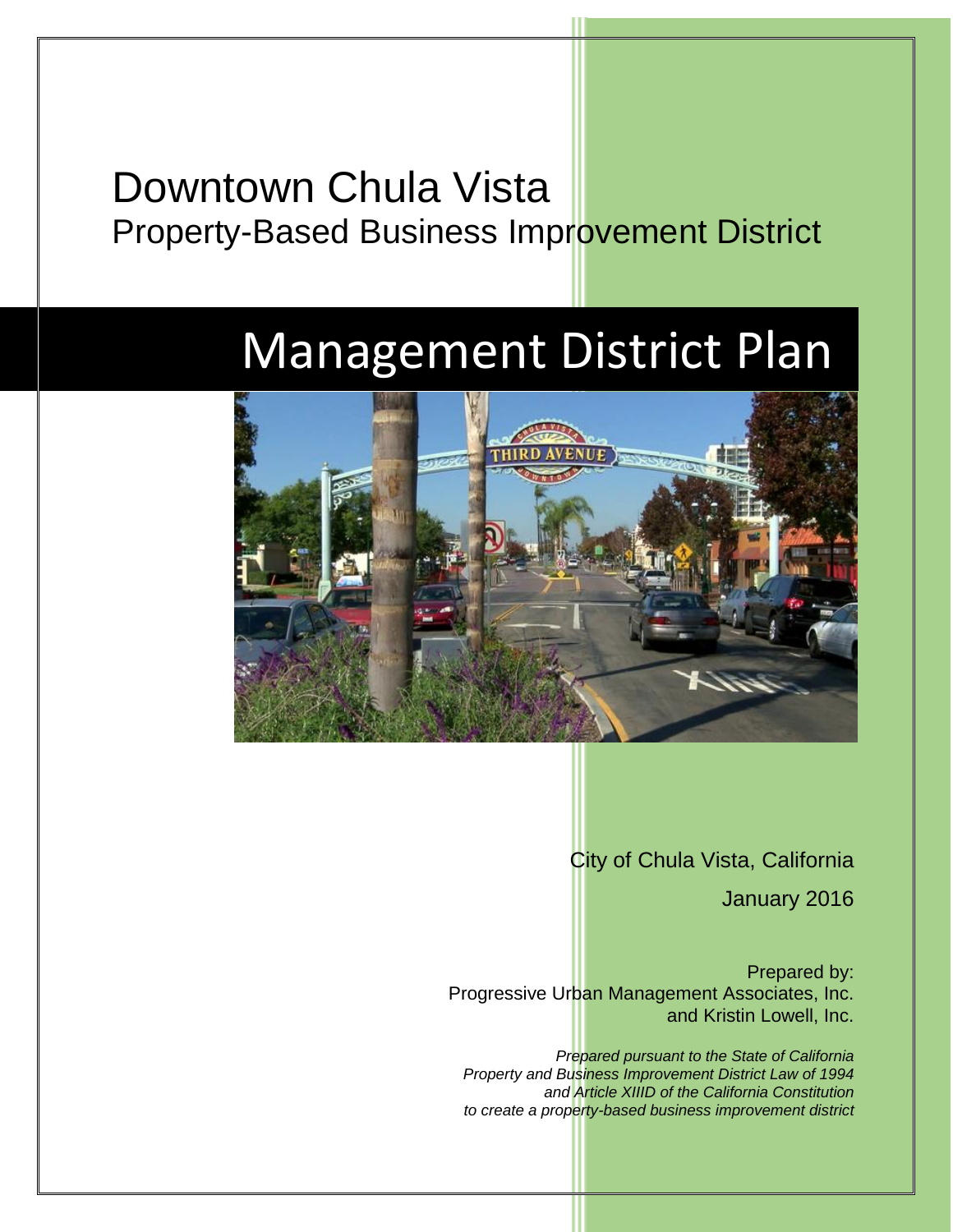## **Downtown Chula Vista Property and Business Improvement District Management District Plan**

| <b>Table of Contents</b>                    |                                           |    |  |  |
|---------------------------------------------|-------------------------------------------|----|--|--|
| <b>Section Number</b><br><b>Page Number</b> |                                           |    |  |  |
| 1.                                          | <b>Executive Summary</b>                  | 1  |  |  |
| 2.                                          | <b>PBID Boundary</b>                      | 4  |  |  |
| 3.                                          | <b>PBID Activity and Improvement Plan</b> | 6  |  |  |
| 4.                                          | <b>PBID Assessment Budget</b>             | 10 |  |  |
| 5.                                          | <b>Public Sector Participation</b>        | 12 |  |  |
| 6.                                          | <b>Assessment Methodology</b>             | 13 |  |  |
| 7.                                          | <b>PBID Governance</b>                    | 19 |  |  |
| 8.                                          | <b>Implementation Timeline</b>            | 20 |  |  |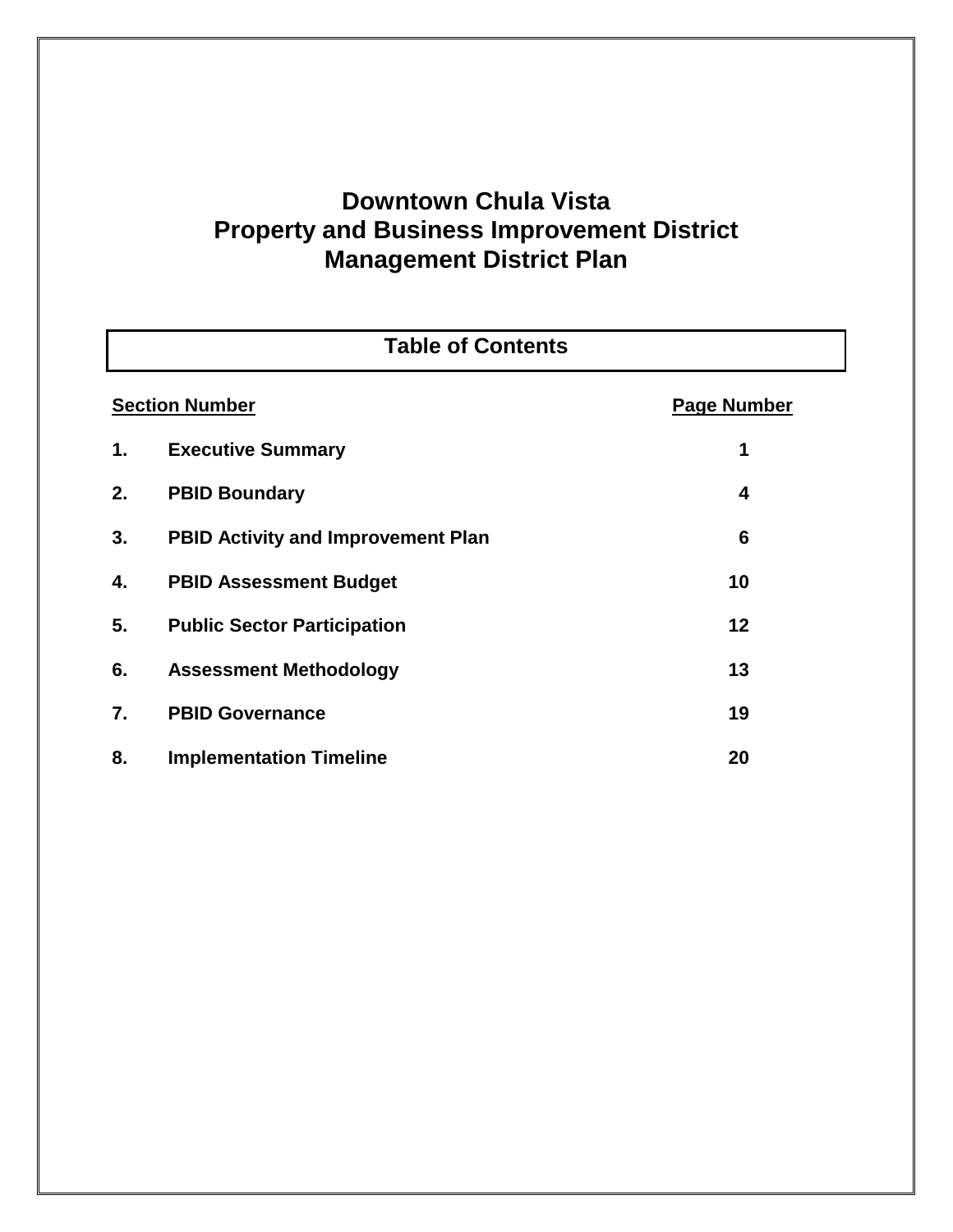## **SECTION 1: Executive Summary**

Established in 2001 and renewed in 2006, the Downtown Chula Vista PBID was initiated by petition from downtown property and business owners. The District's activities and improvements aim to improve and convey special benefits to properties located within downtown Chula Vista.

To guide the PBID for the next ten years, a PBID renewal steering committee and the Third Avenue Village Association (TAVA) board of directors have developed a new PBID Management Plan that responds to today's market opportunities and district challenges. The District will provide new improvements and activities, including both environmental and economic enhancements. Each of the activities is designed to meet the goals of the District; to improve the appearance and safety of the District, to increase building occupancy and lease rates, to encourage new business development and attract ancillary businesses and services. As described in the Management District Plan, it is proposed that the PBID will provide funding for enhanced maintenance, safety, and beautification and economic development programs, above and beyond those provided by the City of Chula Vista.

#### *Summary Management Plan*

Pursuant to California Streets and Highways Code, the "Property and Business Improvement District Law of 1994 as amended", the existing Downtown Chula Vista PBID is being renewed for a ten year term. Upon receipt of petitions signed by property owners representing greater than 50% of the District budget, the City of Chula Vista will initiate a ballot procedure to officially re-establish and renew the PBID.

| Location                      | The District encompasses approximately a 16-block area along the Third<br>Avenue commercial corridor, bounded roughly by E Street to the north,<br>Church Avenue to the east, Landis Avenue to the west and I Street to the<br>south. It also includes one block on F Street, including the central library<br>and police station.                                                                                                                                                                                                                                                                                                                                                                                                                                                                                                                                                                                                                                                                                                                           |
|-------------------------------|--------------------------------------------------------------------------------------------------------------------------------------------------------------------------------------------------------------------------------------------------------------------------------------------------------------------------------------------------------------------------------------------------------------------------------------------------------------------------------------------------------------------------------------------------------------------------------------------------------------------------------------------------------------------------------------------------------------------------------------------------------------------------------------------------------------------------------------------------------------------------------------------------------------------------------------------------------------------------------------------------------------------------------------------------------------|
| <b>Why Renew</b><br>the PBID? | In the renewal process, Downtown Chula Vista property and business<br>owners have stated the following reasons for continuing the PBID:<br>Keep downtown clean, safe and attractive<br>Protect the heart of the city - keep it unique<br>$\overline{\phantom{a}}$<br>Can't slip back to conditions that existed prior to the PBID<br>Downtown property and business owners have a stronger voice<br>$\overline{\phantom{a}}$<br>when unified through the PBID<br>The PBID offers a competitive advantage in marketing downtown.<br>More than 80 downtown stakeholders, mostly property and business<br>owners also responded to an online survey seeking priorities for PBID<br>renewal. Overall, respondents rate the existing PBID with a "B" grade -<br>"services are good but there is room for improvement". Priorities for the<br>next term of the PBID include:<br>Business development to attract new retail and restaurants<br>Increase efforts to address homelessness and transients<br>Capital improvements to make Third Avenue more attractive |
|                               | Recruit more service businesses for residents                                                                                                                                                                                                                                                                                                                                                                                                                                                                                                                                                                                                                                                                                                                                                                                                                                                                                                                                                                                                                |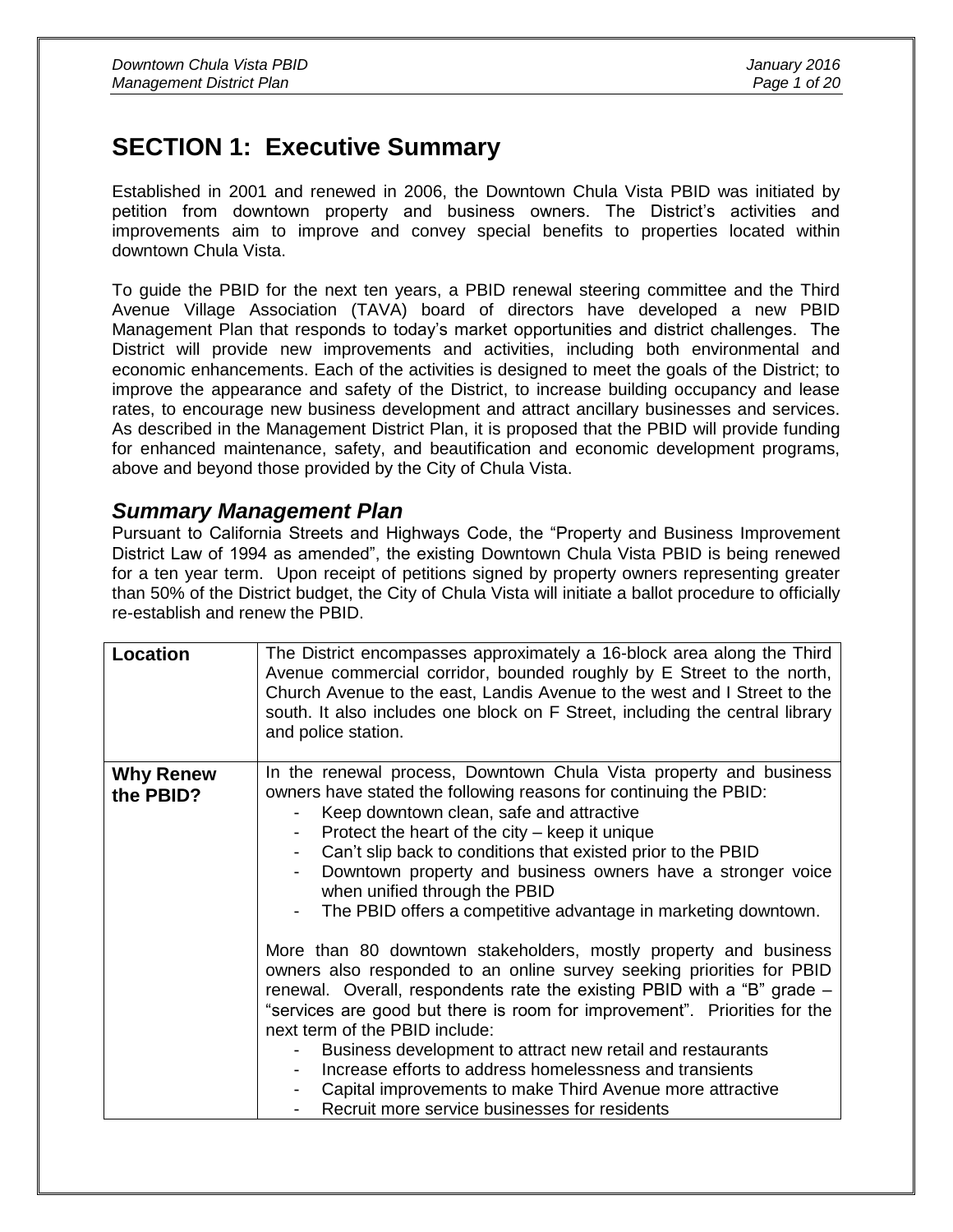| <b>Services and</b> | The PBID will finance activities and improvements that will improve                                                                                                                                                                                                                                                                                                                                                                                                                                                                                                                                                                                                                                                                                                                                                                                                                                                                                                                                                                                                                                                                                                                                                                    |  |  |  |  |
|---------------------|----------------------------------------------------------------------------------------------------------------------------------------------------------------------------------------------------------------------------------------------------------------------------------------------------------------------------------------------------------------------------------------------------------------------------------------------------------------------------------------------------------------------------------------------------------------------------------------------------------------------------------------------------------------------------------------------------------------------------------------------------------------------------------------------------------------------------------------------------------------------------------------------------------------------------------------------------------------------------------------------------------------------------------------------------------------------------------------------------------------------------------------------------------------------------------------------------------------------------------------|--|--|--|--|
| <b>Activities</b>   | Downtown Chula Vista's environment for property owners, residents,                                                                                                                                                                                                                                                                                                                                                                                                                                                                                                                                                                                                                                                                                                                                                                                                                                                                                                                                                                                                                                                                                                                                                                     |  |  |  |  |
|                     | workers and visitors, including:                                                                                                                                                                                                                                                                                                                                                                                                                                                                                                                                                                                                                                                                                                                                                                                                                                                                                                                                                                                                                                                                                                                                                                                                       |  |  |  |  |
|                     | <b>Environment:</b>                                                                                                                                                                                                                                                                                                                                                                                                                                                                                                                                                                                                                                                                                                                                                                                                                                                                                                                                                                                                                                                                                                                                                                                                                    |  |  |  |  |
|                     | - Maintenance Teams that sweep, scrub and pressure wash<br>sidewalks, remove litter and graffiti, increase the frequency of trash<br>removal and maintain landscaping throughout the District.<br>Safety & Hospitality Ambassadors that provide information on<br>-<br>activities and attractions, work with local police, business and<br>property owners to prevent crime and reduce homelessness and<br>improve quality of life issues.<br>- Beautification improvements that make Downtown Chula Vista more<br>visually attractive, which may include: wayfinding signage, trash<br>cans, holiday décor, enhanced streetscape, planters, etc.<br>Economic:<br>- Economic and business development activities to support the growth<br>and vitality of existing business investments, promote a stronger<br>business mix, and enhance the image of Downtown Chula Vista as a<br>destination for consumer and investment revenues. Working with<br>City staff to expedite the tenant improvement process.<br>Marketing to promote a positive image of downtown as a regional<br>destination, and services aimed at attracting a diverse cultural<br>consumer base, quality commercial and office tenants, and private<br>investment. |  |  |  |  |
|                     |                                                                                                                                                                                                                                                                                                                                                                                                                                                                                                                                                                                                                                                                                                                                                                                                                                                                                                                                                                                                                                                                                                                                                                                                                                        |  |  |  |  |
|                     |                                                                                                                                                                                                                                                                                                                                                                                                                                                                                                                                                                                                                                                                                                                                                                                                                                                                                                                                                                                                                                                                                                                                                                                                                                        |  |  |  |  |
| <b>Budget</b>       | <b>TOTAL</b><br><b>ACTIVITY</b>                                                                                                                                                                                                                                                                                                                                                                                                                                                                                                                                                                                                                                                                                                                                                                                                                                                                                                                                                                                                                                                                                                                                                                                                        |  |  |  |  |
|                     | <b>ENVIRONMENTAL ENHANCEMENTS</b>                                                                                                                                                                                                                                                                                                                                                                                                                                                                                                                                                                                                                                                                                                                                                                                                                                                                                                                                                                                                                                                                                                                                                                                                      |  |  |  |  |
|                     | Ambassadors, Homeless Initiative, Beautification,                                                                                                                                                                                                                                                                                                                                                                                                                                                                                                                                                                                                                                                                                                                                                                                                                                                                                                                                                                                                                                                                                                                                                                                      |  |  |  |  |
|                     | District-Wide Maintenance<br>\$90,000                                                                                                                                                                                                                                                                                                                                                                                                                                                                                                                                                                                                                                                                                                                                                                                                                                                                                                                                                                                                                                                                                                                                                                                                  |  |  |  |  |
|                     | Third Avenue Additional Maintenance<br>\$70,000                                                                                                                                                                                                                                                                                                                                                                                                                                                                                                                                                                                                                                                                                                                                                                                                                                                                                                                                                                                                                                                                                                                                                                                        |  |  |  |  |
|                     | <b>Total Environmental Enhancements</b><br>\$160,000                                                                                                                                                                                                                                                                                                                                                                                                                                                                                                                                                                                                                                                                                                                                                                                                                                                                                                                                                                                                                                                                                                                                                                                   |  |  |  |  |
|                     | <b>ECONOMIC ENHANCEMENTS</b>                                                                                                                                                                                                                                                                                                                                                                                                                                                                                                                                                                                                                                                                                                                                                                                                                                                                                                                                                                                                                                                                                                                                                                                                           |  |  |  |  |
|                     | Business Development, Communications, Marketing,                                                                                                                                                                                                                                                                                                                                                                                                                                                                                                                                                                                                                                                                                                                                                                                                                                                                                                                                                                                                                                                                                                                                                                                       |  |  |  |  |
|                     | Branding, Parking Management<br>Total Economic Enhancements<br>\$170,000                                                                                                                                                                                                                                                                                                                                                                                                                                                                                                                                                                                                                                                                                                                                                                                                                                                                                                                                                                                                                                                                                                                                                               |  |  |  |  |
|                     | <b>ADVOCACY/ADMINISTRATION</b>                                                                                                                                                                                                                                                                                                                                                                                                                                                                                                                                                                                                                                                                                                                                                                                                                                                                                                                                                                                                                                                                                                                                                                                                         |  |  |  |  |
|                     | Personnel: Administrative Support                                                                                                                                                                                                                                                                                                                                                                                                                                                                                                                                                                                                                                                                                                                                                                                                                                                                                                                                                                                                                                                                                                                                                                                                      |  |  |  |  |
|                     | <b>Total Advocacy/Administration</b><br>\$100,000                                                                                                                                                                                                                                                                                                                                                                                                                                                                                                                                                                                                                                                                                                                                                                                                                                                                                                                                                                                                                                                                                                                                                                                      |  |  |  |  |
|                     | PBID RESERVE (5%)<br>\$25,000                                                                                                                                                                                                                                                                                                                                                                                                                                                                                                                                                                                                                                                                                                                                                                                                                                                                                                                                                                                                                                                                                                                                                                                                          |  |  |  |  |
|                     | <b>TOTAL PBID BUDGET</b><br>\$455,000                                                                                                                                                                                                                                                                                                                                                                                                                                                                                                                                                                                                                                                                                                                                                                                                                                                                                                                                                                                                                                                                                                                                                                                                  |  |  |  |  |
|                     |                                                                                                                                                                                                                                                                                                                                                                                                                                                                                                                                                                                                                                                                                                                                                                                                                                                                                                                                                                                                                                                                                                                                                                                                                                        |  |  |  |  |
|                     |                                                                                                                                                                                                                                                                                                                                                                                                                                                                                                                                                                                                                                                                                                                                                                                                                                                                                                                                                                                                                                                                                                                                                                                                                                        |  |  |  |  |
| <b>Method of</b>    | Levy of assessments upon real property that benefit from improvements<br>and activities.                                                                                                                                                                                                                                                                                                                                                                                                                                                                                                                                                                                                                                                                                                                                                                                                                                                                                                                                                                                                                                                                                                                                               |  |  |  |  |
| <b>Financing</b>    |                                                                                                                                                                                                                                                                                                                                                                                                                                                                                                                                                                                                                                                                                                                                                                                                                                                                                                                                                                                                                                                                                                                                                                                                                                        |  |  |  |  |
| <b>Assessments</b>  | Annual assessments are based upon an allocation of program costs and a                                                                                                                                                                                                                                                                                                                                                                                                                                                                                                                                                                                                                                                                                                                                                                                                                                                                                                                                                                                                                                                                                                                                                                 |  |  |  |  |
|                     | calculation of lot square footage and street frontage. Estimated annual<br>maximum assessment rates for the first year of the district follow:                                                                                                                                                                                                                                                                                                                                                                                                                                                                                                                                                                                                                                                                                                                                                                                                                                                                                                                                                                                                                                                                                         |  |  |  |  |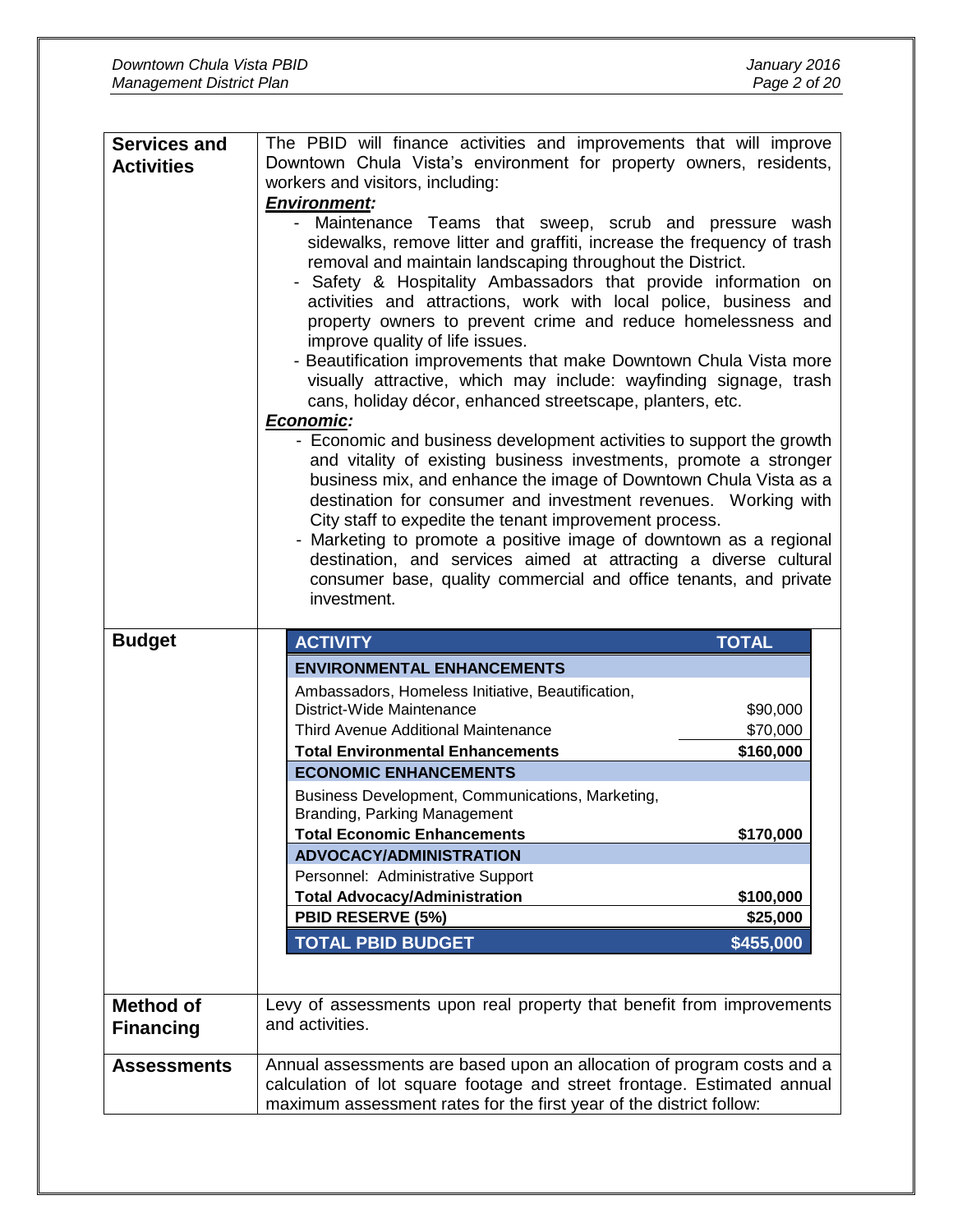|                                        | <b>Assessment Rates</b>                                                                                                                                                                                                                                                                                                                                                                                                                                                                                                                                                                    | Per Sq.Ft. of<br>Lot | <b>Per Linear</b><br>Foot |  |  |  |
|----------------------------------------|--------------------------------------------------------------------------------------------------------------------------------------------------------------------------------------------------------------------------------------------------------------------------------------------------------------------------------------------------------------------------------------------------------------------------------------------------------------------------------------------------------------------------------------------------------------------------------------------|----------------------|---------------------------|--|--|--|
|                                        | <b>Properties along Third Avenue</b><br>(between E and H Streets)                                                                                                                                                                                                                                                                                                                                                                                                                                                                                                                          | \$0.089              | \$16.303                  |  |  |  |
|                                        | All other properties in the District                                                                                                                                                                                                                                                                                                                                                                                                                                                                                                                                                       | \$0.089              | \$2.323                   |  |  |  |
| Cap                                    | Annual assessments may increase no more than 5% per year, consistent<br>with the increase in consumer price index (CPI) and increases in program<br>costs. The determination of annual adjustments in assessment rates will<br>be subject to the review and approval of the board of the Third Avenue<br>Village Association.                                                                                                                                                                                                                                                              |                      |                           |  |  |  |
| <b>City Services</b>                   | The City of Chula Vista has established and documented the base level of<br>pre-existing City services. The PBID will not replace any pre-existing<br>general City services. The District will negotiate with the City on the new<br>maintenance agreement in accordance with the provisions of this<br>Management District Plan.                                                                                                                                                                                                                                                          |                      |                           |  |  |  |
| <b>Collection</b>                      | PBID assessments appear as a separate line item on the annual San<br>Diego County property tax bills.                                                                                                                                                                                                                                                                                                                                                                                                                                                                                      |                      |                           |  |  |  |
| <b>District</b><br>Governance          | The PBID will be managed by the Third Avenue Village Association<br>(TAVA). TAVA's Board of Directors comprising of a majority of downtown<br>Chula Vista property owners will help determine the PBID uses and<br>budget each year.                                                                                                                                                                                                                                                                                                                                                       |                      |                           |  |  |  |
| <b>District</b><br><b>Continuation</b> | California law for PBID district formation/continuation requires the<br>submission of petitions signed by property owners in the proposed district<br>who will pay more than 50% of the total assessments (i.e. petitions must<br>represent more than 50% of the \$455,000 to be assessed). Petitions are<br>submitted to the Chula Vista City Council, and the City will mail ballots to<br>all affected property owners. The majority of ballots returned, as weighted<br>by assessments to be paid, must be in favor of the PBID in order for the<br>City Council to consider approval. |                      |                           |  |  |  |
| <b>Duration</b>                        | The district will have a 10-year life beginning January 1, 2017. In five<br>years (i.e. 2021), the Third Avenue Village Association and downtown<br>property owners will undertake a review of the Management District Plan<br>and PBID programs. Any new or increased assessments that are not<br>consistent with the provisions of this Management District Plan will require<br>a new mail ballot process.                                                                                                                                                                              |                      |                           |  |  |  |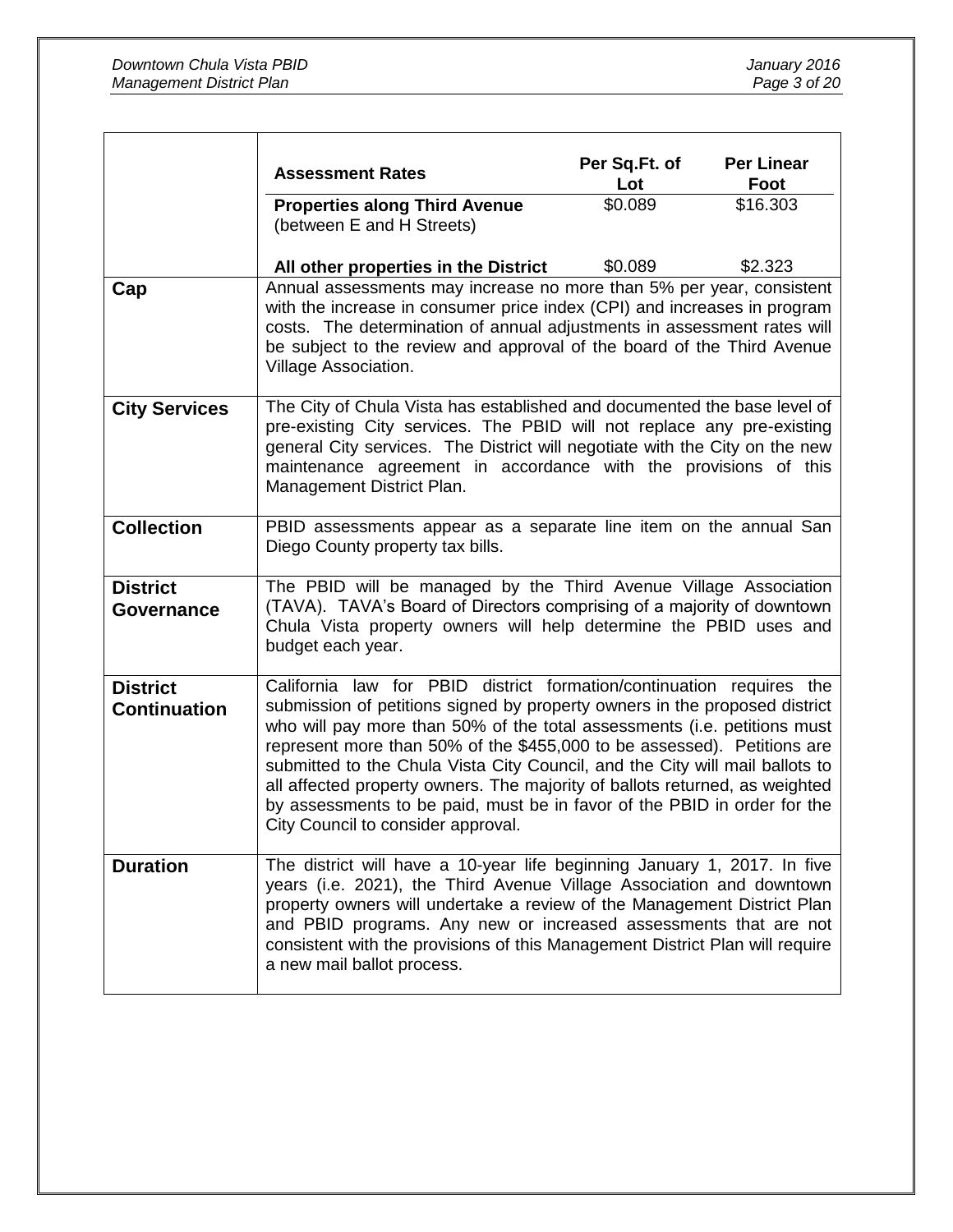## **Section 2: PBID Boundary**

#### *PBID Boundary*

The proposed Downtown Chula Vista PBID will deliver its services to the commercial corridor mainly along Third Avenue. The current boundaries are from E Street to the north, I Street to the south, Church Avenue to the east and Landis Avenue to the west. It also extends west on F Street to Fourth Avenue, encompassing the City of Chula Vista central library and police station.

Within the PBID boundary there are two different benefit zones for the maintenance programs and activities. It was determined that the Third Avenue corridor required more maintenance services than the rest of the properties in the PBID. Described below are the benefit zones.

**District-Wide Maintenance**: is all assessable properties within the PBID boundary. All parcels in the PBID boundary will receive the same base level of maintenance services.

**Third Avenue Enhanced**: is all assessable properties with frontage along Third Avenue between E Street and H Street. These properties will receive a higher frequency level of maintenance services than other parcels within the PBID boundary.

The PBID boundary is illustrated by the map on the following page.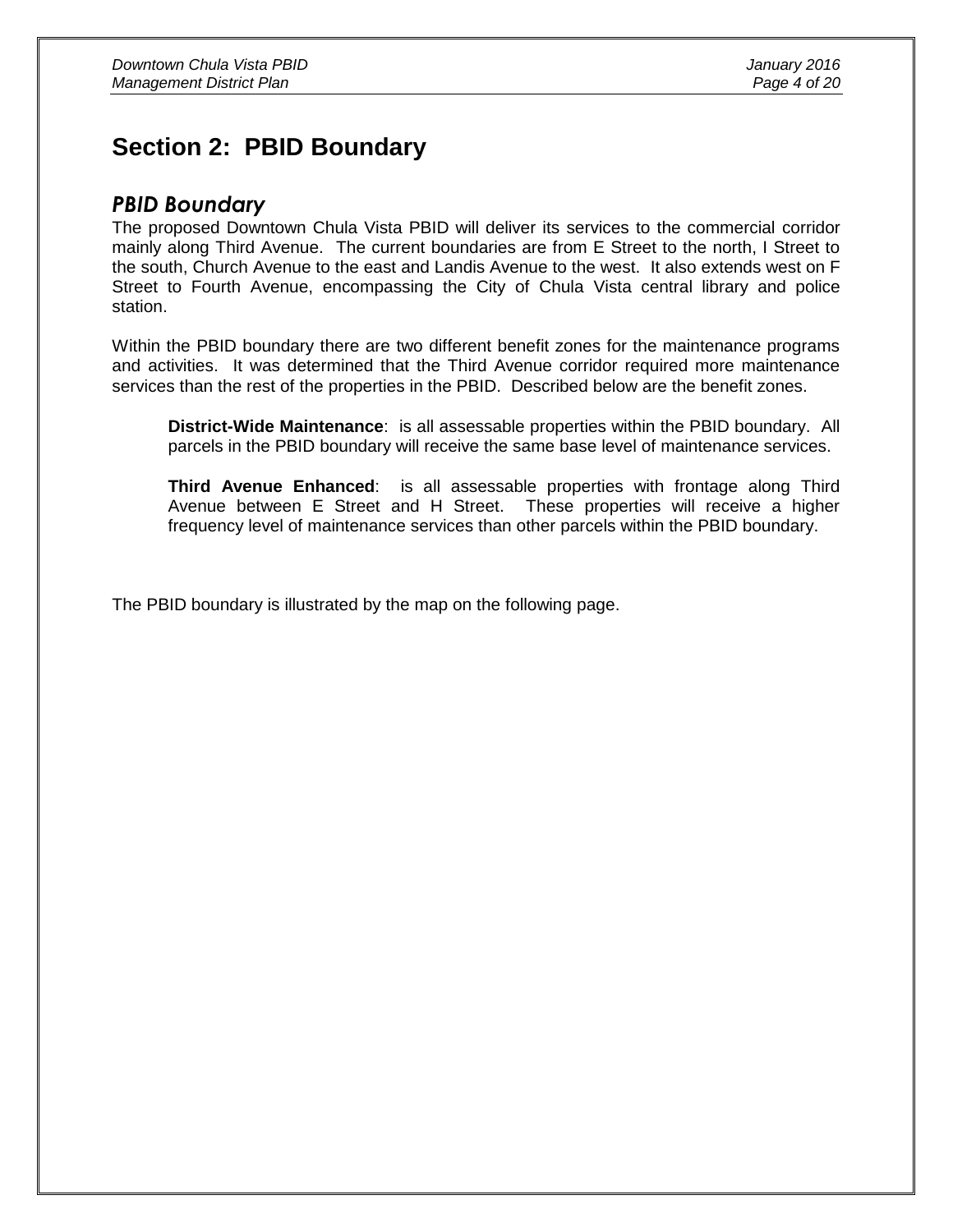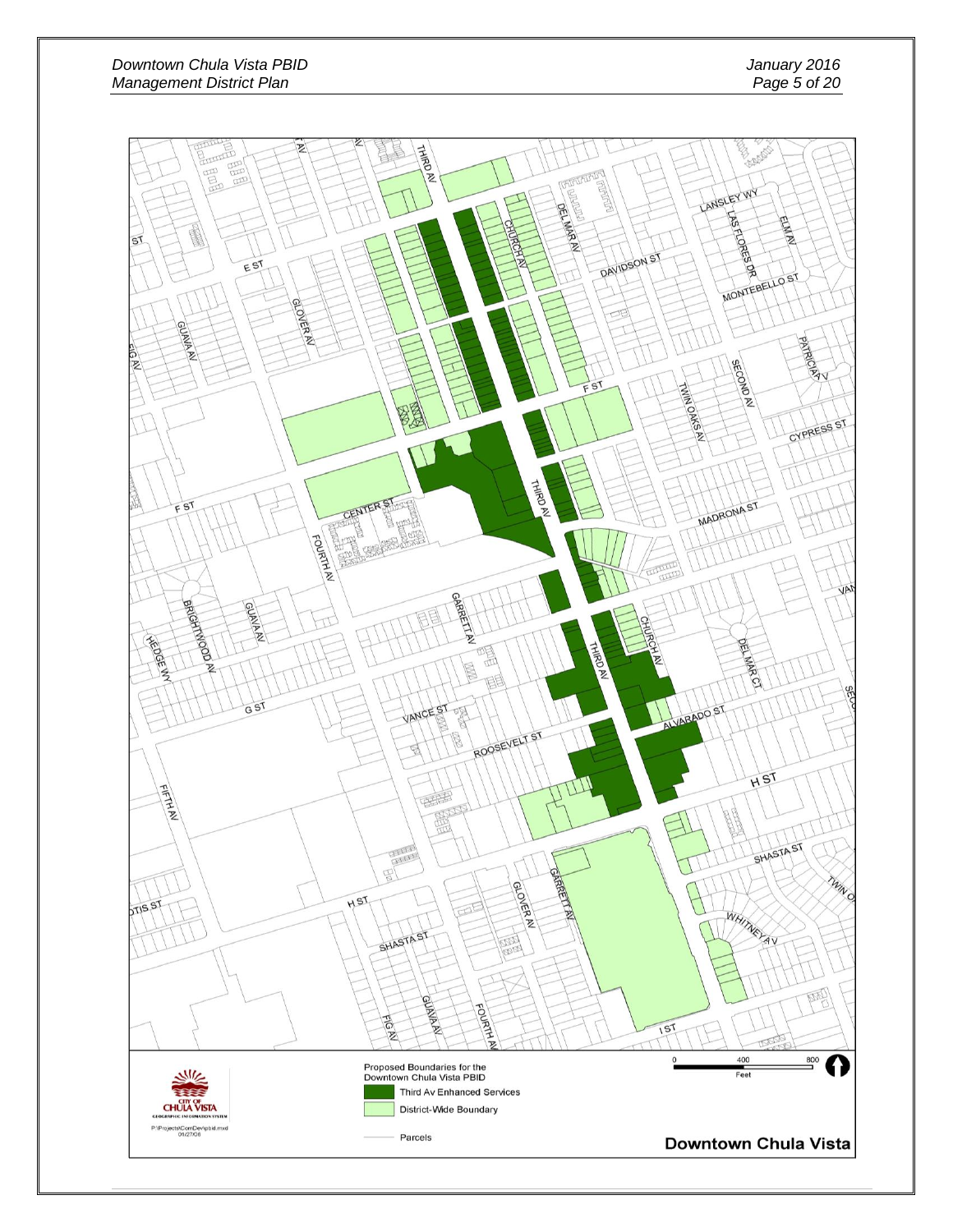## **Section 3: PBID Activity and Improvement Plan**

As determined by area property and business owners, the top priority for services and activities within the Downtown Chula Vista PBID area include:

- Environmental Enhancements (Public Safety, Maintenance, Homeless Outreach, Beautification)
- Economic Development and Marketing (Business recruitment and retention, Improve permitting processes, Market downtown to tenants, brokers and investors)
- Administration/Advocacy

The goals for the PBID are to:

- 1) Provide a safe and clean environment within the District that will attract private investment and more business and residential activity, and improve assessed parcels.
- 2) Improve commerce within the PBID by filling vacancies and increasing lease and rental rates to encourage reinvestment within the district.

Based upon these findings, the following service and activity categories will be funded by the PBID. The following narrative provides recommendations for the PBID's first year of operation. District activities may be amended in subsequent years within the following general categories. Final activities and budgets will be subject to the review and approval of the PBID Owners' Association prior to City Council approval.

#### *Environmental Enhancements*

#### **Public Safety Options Include:**

**Downtown Chula Vista Ambassador Program:** Downtown will consider investing in an Ambassador Guide program to support the police department, property owners, and tenants in overall efforts to prevent crime and reduce street disorder, while offering a customer service orientation to pedestrians. Ambassadors can provide highly visible neighborhood security and are intended to supplement-not supplant individual building security and the Chula Vista Police Department.

**Integration with the Chula Vista Police Department:** Ambassadors can work closely with the Chula Vista Police and integrate the downtown commercial area with that of the Police. Chula Vista Police Department officers can be active in the development and training of an ambassador program.

**Bicycle Patrol:** A Bike Patrol can deter aggressive panhandling and other unsuitable street behavior. Their presence is a deterrent to theft and burglary from motor vehicles; however, the service does not completely prevent these crimes. They also deter and report illegal street vending, illegal dumping and street code violations. They observe and report a myriad of quality-of-life problems including: drinking in public, urinating in public, public drunkenness, trespassing, and shopping cart confiscation.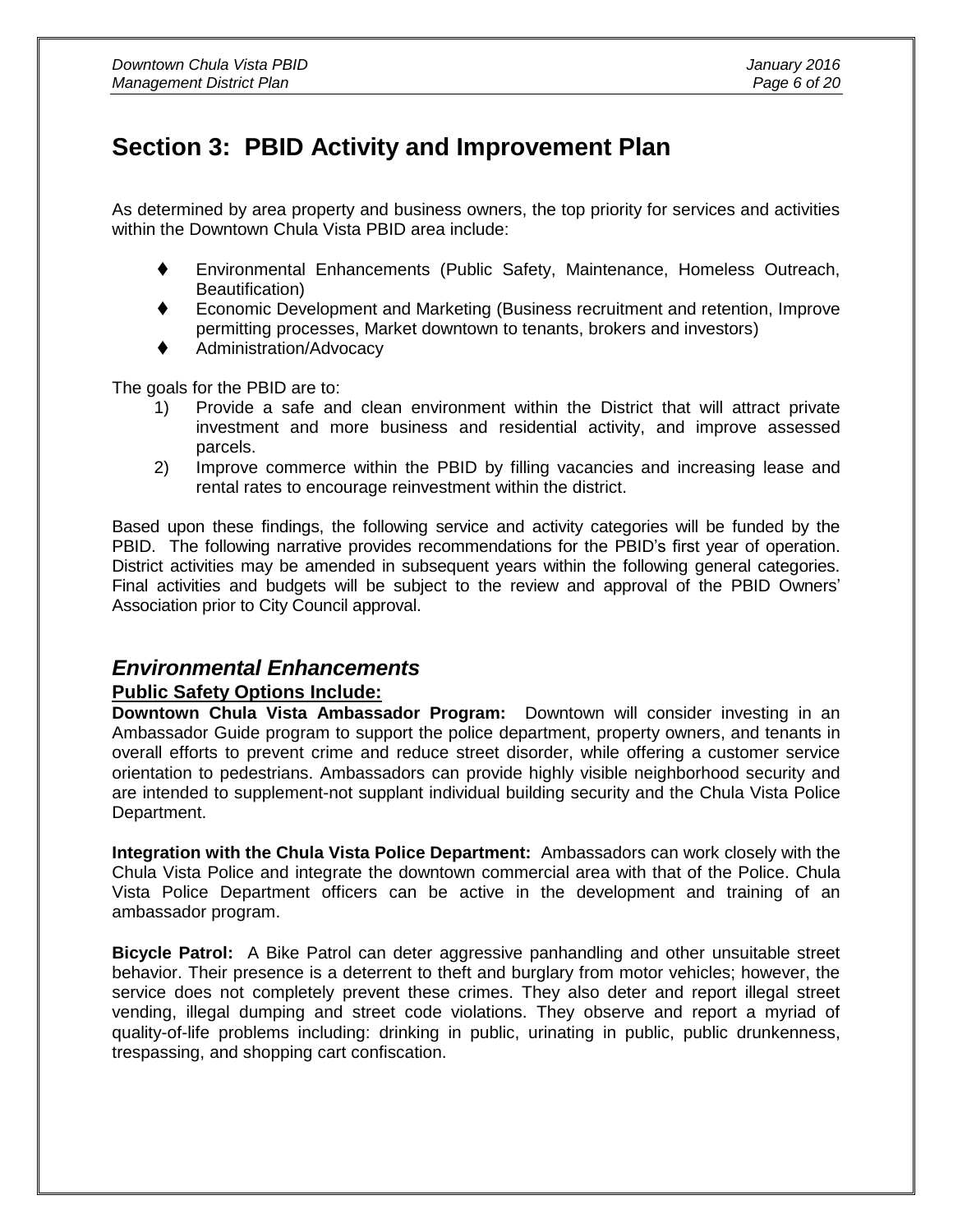**Foot Patrol:** A Foot Patrol can concentrate on the highest pedestrian use corridors such as Third Avenue. A Foot Patrol has the same mission and receives the same training as the Bike Patrol. Uniforms and equipment can be identical. Because of their easy accessibility to pedestrians, the Foot Patrol can act as ambassadors helping visitors find their dining, shopping and parking destinations.

#### **Maintenance Options Include:**

**Downtown Chula Vista Clean Team:** The Clean Team consistently deals with maintenance issues within the District. To effectively deal with the maintenance issues facing Downtown Chula Vista, a multi-dimensional approach has been developed consisting of the following elements:

**Sidewalk Maintenance:** Uniformed, radio-equipped personnel sweep litter, debris, and refuse from sidewalks and gutters of the District, and clean all sidewalk hardscape such as trash receptacles, benches, and parking meters.

**Alley Maintenance:** The Clean Team and Ambassadors can each have responsibility in this area. The Ambassadors address owner and tenant compliance with City code issues on cleanliness of sidewalks, alleys and illegal dumping. The Clean Team crew can sweep alleys, remove graffiti and clear the alleys of debris when a responsible party cannot be found for illegal dumping or other violations. The parking lots are maintained with a separate agreement with the City and not funded through the PBID.

**Graffiti Removal:** The Clean Team can remove graffiti up to 12' by painting, using solvent and pressure washing. The District will maintain a zero tolerance graffiti policy. All tags will aim to be removed within 48 hours of notification.

**Sidewalk Pressure Washing:** The Third Avenue service area is to have all sidewalks pressure washed quarterly. The high use areas will be cleaned more frequently or on an asneeded basis. However, during drought years pressure washing may not be permitted.

**Landscape Maintenance:** Public landscape areas, tree wells, and planters will be maintained and kept free of litter and weeds.

The proposed service frequencies for Maintenance services for the Third Avenue corridor versus the remainder of the district are provided below:

| <b>Activity</b>                | <b>District-Wide</b><br><b>Service Area</b> | <b>Third Avenue</b><br><b>Service Area</b> |
|--------------------------------|---------------------------------------------|--------------------------------------------|
| <b>Sidewalk Sweeping</b>       | Weekly                                      | Daily                                      |
| <b>Power Washing Sidewalks</b> | None                                        | Quarterly                                  |
|                                |                                             | (4 times per year)                         |
| Graffiti removal               | As Needed                                   | As Needed                                  |
| Landscape & Plantings          | None                                        | Daily                                      |
| Irrigation                     | None                                        | As Needed                                  |
| <b>Alley Cleaning</b>          | Weekly                                      | Weekly                                     |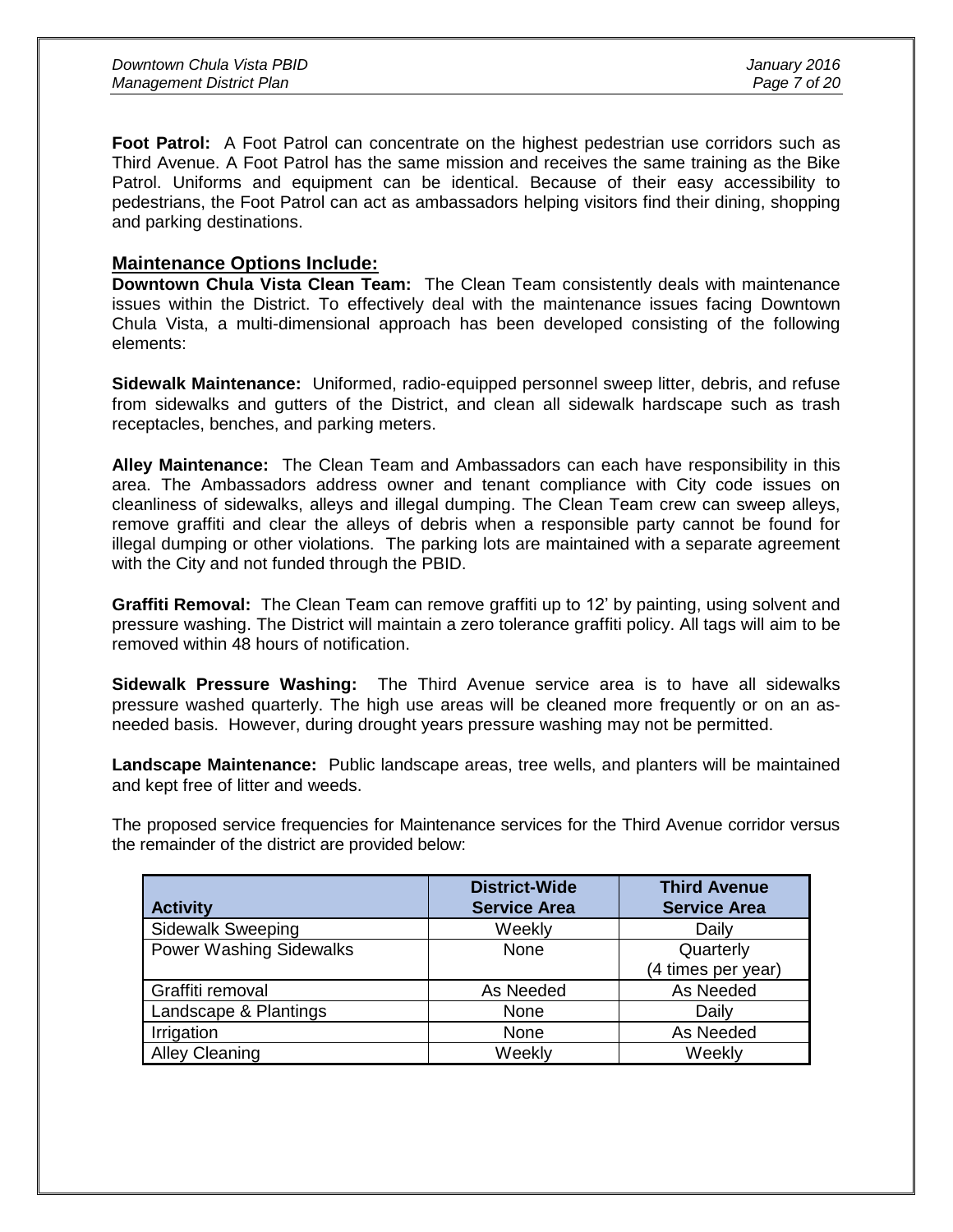#### **Homeless Outreach**

Reducing homelessness and containing disruptive behaviors from street populations is another top priority among downtown property and business owners, citing concerns with nuisance crimes, compounding maintenance issues, and creating an intimidating street atmosphere.

**Specific program and service components:** To reduce homelessness in Downtown Chula Vista, a multi-faceted approach that combines resources from the business community, city and social service agencies is proposed. Elements of this initiative that could be supported by PBID assessments could include:

- **Homeless Outreach Team**: In partnership with a social service agency, a homeless outreach team could include professional social workers that meet daily with homeless individuals, helping to place them in the city's continuum of care, or offering assistance to stabilize their condition on the street.
- **Ambassadors**, described above, are expected to be trained in concert with social service providers to assist in connecting street populations to appropriate services.

#### **Beautification**

In addition to clean and safe services, the PBID budget may include funds for beautification and placemaking improvements that are defined as cosmetic enhancements that improve the appearance and walkability within the PBID, in turn encouraging customer traffic and improved quality of life for residents. Examples of beautification improvements might include:

- Design and installation of flowering planters and baskets
- Directional/wayfinding signage or themed Village signage
- Street furniture and amenities, such as benches, kiosks and lighting
- Design and installation of art and decorative elements
- Holiday décor or tree lighting
- Bicycle racks and other hardware
- Urban design and/or planning services to advance beautification efforts
- Other cosmetic enhancements that improve the PBID's appearance.

#### *Economic Enhancements*

Business development ranked highest among property and business owners as the single most important program that the PBID should provide. Moving forward with the PBID, economic development and marketing activities will shift from consumer marketing to investor marketing. The PBID's Economic Development Committee will develop annual work programs that may include the following:

**Economic Development** services to aide in efforts to attract a stronger mix of businesses and work with tenants/owners and city staff to expedite the city permitting process. Options may include:

- Design and production of investor marketing packages to assist real estate brokers, developers and property owners in business recruitment efforts.
- Maintenance of a district database with local market and real estate information.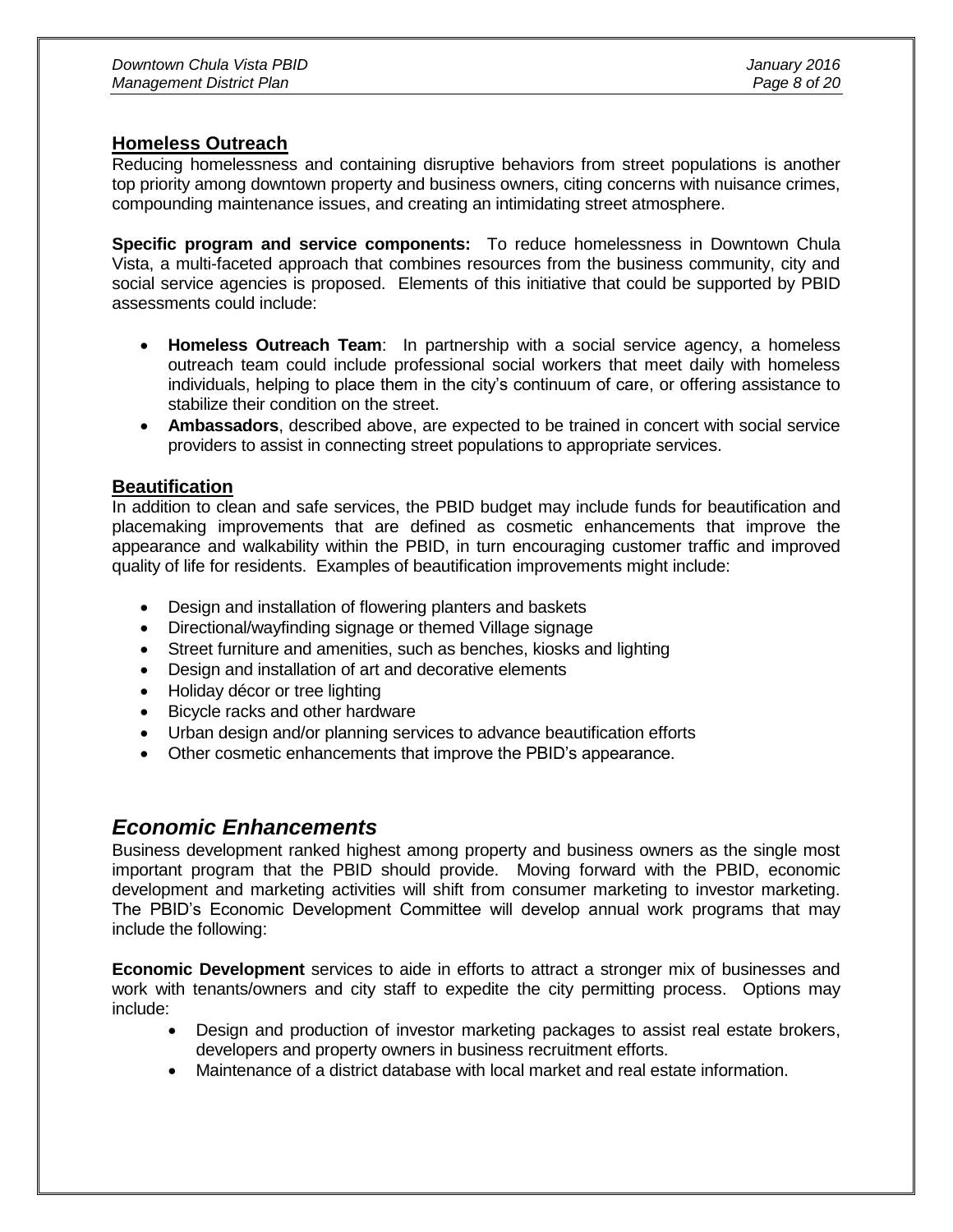- Market research and market-based planning to target private investment to strengthen the downtown marketplace.
- Trouble-shooting and permitting liaison services to assist property and business owners to invest and operate in the district. Coordinate with the City's Ombudsman on these services.
- Enhanced research and development of the downtown website.
- Coordinate efforts with the City of Chula Vista in developing an outreach program to property owners, real estate brokers and local/regional businesses to develop underutilized downtown properties.
- Business retention efforts to encourage existing businesses to grow.

**Destination Marketing** programs that aim to position downtown Chula Vista as a dining, retail and entertainment destination. Marketing programs must demonstrate collective benefits to business and property owners. Options may include:

- Advertising, including branding, coordinated campaigns and increased placement and frequency in mass media venues.
- Public relations efforts to promote a positive image and overall experience.
- Increased distribution and enhanced quality of publications, including the downtown map and directory and future activity guides.
- Improved special event production and promotions.
- Design, installation and maintenance of a new downtown directional signage system.

**Communications** services to better inform business and property owners.

- Continued publication of a downtown district newsletter.
- PBID ratepayer surveys to measure overall satisfaction with programs.
- Media relations activities to project a creative and exciting business image in local, regional and national media.

#### *Advocacy, Administration and Reserve*

The PBID supports a professional staff that delivers programs and advocates on behalf of the Downtown district. The PBID allows downtown property owners to project a unified voice and elevate their influence in policies and issues that affect the central business district. Funds are allocated to office and support services such as bookkeeping, office rent, insurance, office equipment and professional development and training for the staff and the PBID's Owners' Association. A 5.0% operating reserve is also budgeted as a contingency for any payment of delinquencies and/or unforeseen budget adjustments.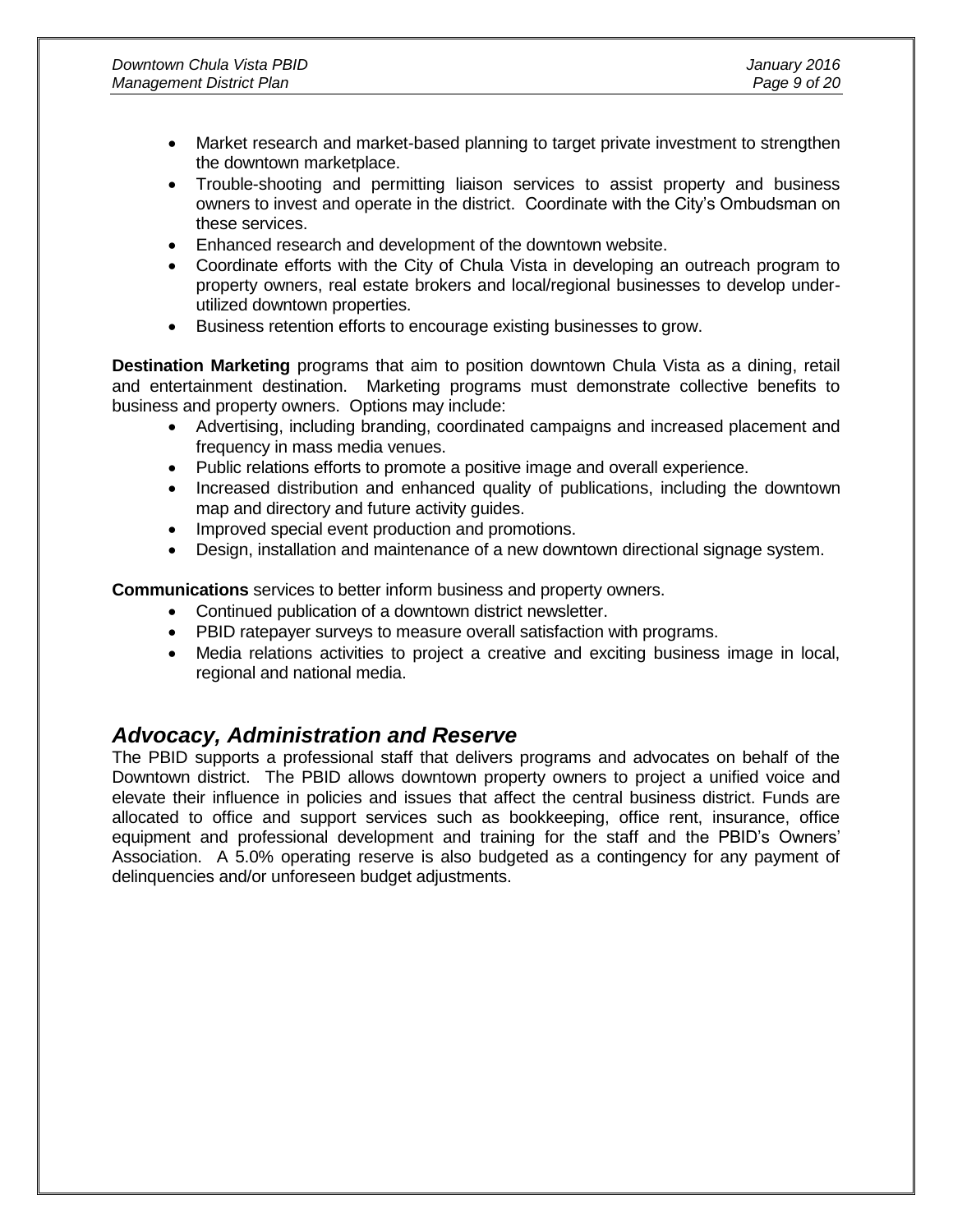## **Section 4: PBID Assessment Budget**

#### *2017 PBID Assessment Budget*

The following table outlines the PBID maximum assessment budget for 2017.

| <b>EXPENDITURES</b>                       | <b>BUDGET</b> | % of Budget |
|-------------------------------------------|---------------|-------------|
| <b>Environmental Enhancements</b>         |               |             |
| Clean, Safe, Homeless, Beautiful          | \$90,000      | 19.78%      |
| Third Avenue Addt'l Maintenance           | \$70,000      | 15.38%      |
| <b>Total Environment</b>                  | \$160,000     | 35.16%      |
| <b>Economic Enhancements</b>              | \$170,000     | 37.36%      |
| Administration                            | \$100,000     | 21.98%      |
| <b>PBID Reserve</b>                       | \$25,000      | 5.49%       |
| <b>Total Expenditures</b>                 | \$455,000     | 100.00%     |
| <b>REVENUES</b>                           |               |             |
| <b>Assessment Revenues</b>                | \$449,652     | 98.82%      |
| <b>General Benefit Revenues</b>           | \$5,348       | 1.18%       |
| <b>Total Assessment District Revenues</b> | \$455,000     | 100.00%     |

#### *Budget Adjustments*

Annual assessments may increase no more than 5% per year, consistent with the increase in consumer price index (CPI) and/or other increases in program costs. The determination of annual adjustments in assessment rates will be subject to the review and approval of the board of the Owners Association.

#### **10-Year Maximum Budget**

The following table illustrates the PBID's maximum annual budget for the 10-year life term, adjusting it by the maximum 5% inflation factor.

| <b>EXPENDITURES</b> | Year 1    | Year 2    | Year 3    | Year 4    | Year 5    | Year 6    | Year 7    | Year 8    | Year 9    | Year 10   |
|---------------------|-----------|-----------|-----------|-----------|-----------|-----------|-----------|-----------|-----------|-----------|
| Environmental       | \$160,000 | \$168,000 | \$176,400 | \$185.220 | \$194.481 | \$204.205 | \$214.415 | \$225.136 | \$236.393 | \$248.213 |
| Economic            | \$170,000 | \$178,500 | \$187.425 | \$196.796 | \$206.636 | \$216,968 | \$227.816 | \$239.207 | \$251.167 | \$263,726 |
| Administration      | \$100,000 | \$105,000 | \$110.250 | \$115,763 | \$121.551 | \$127.628 | \$134.010 | \$140.710 | \$147.746 | \$155.133 |
| <b>PBID Reserve</b> | \$25,000  | \$26,250  | \$27.563  | \$28.941  | \$30.388  | \$31.907  | \$33.502  | \$35.178  | \$36.936  | \$38,783  |
| <b>TOTAL Budget</b> | \$455,000 | \$477.750 | \$501,638 | \$526,719 | \$553.055 | \$580.708 | \$609.744 | \$640.231 | \$672,242 | \$705.854 |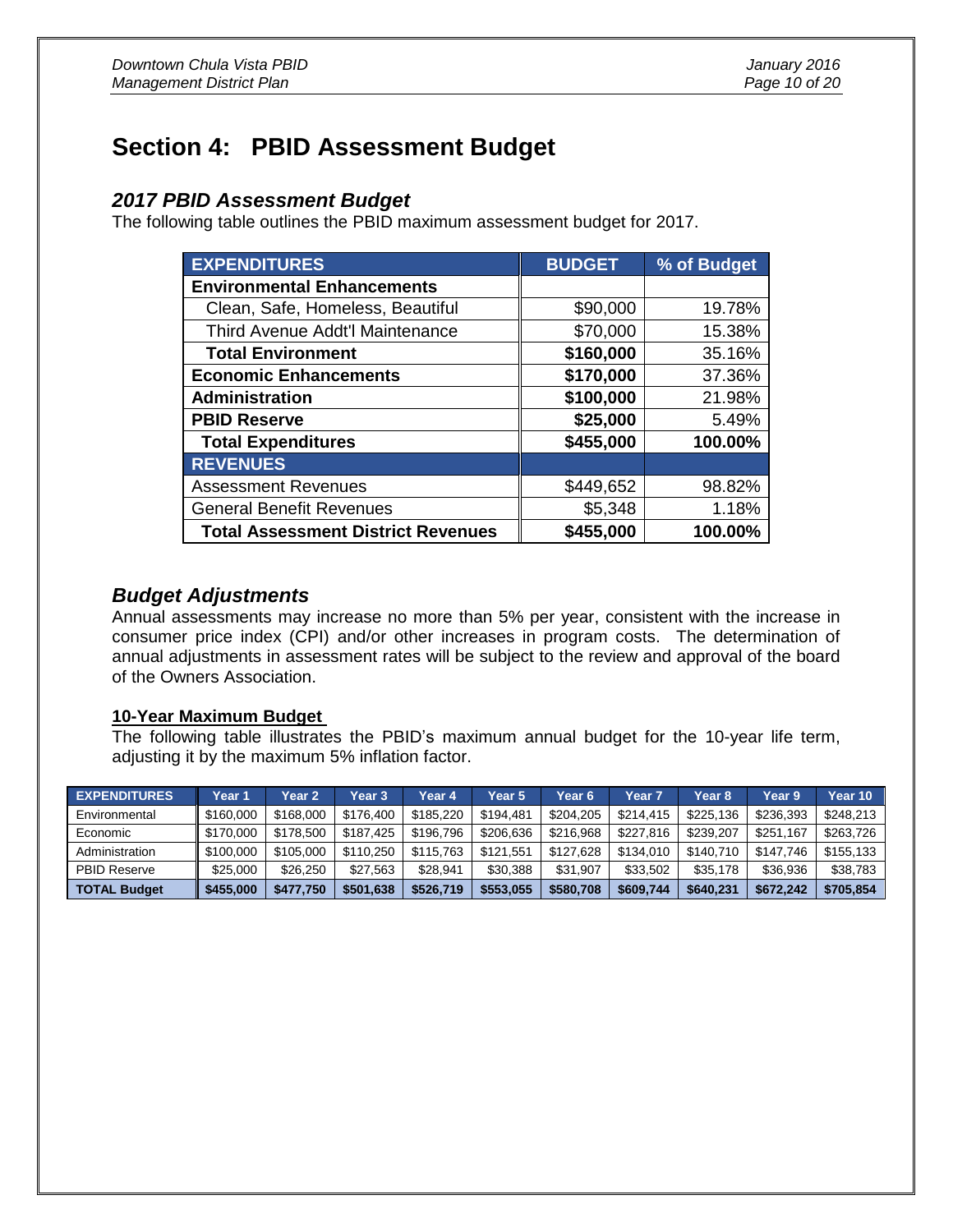## **Section 5: Public Sector Participation**

#### **Existing City Services**

The City Council, by adopting this plan, will confirm its intention to ensure an existing level of services in the district equivalent to the level that is being provided elsewhere in the City. Assessment funds will pay for services that are above and beyond those services provided by the City.

#### **Rationale for Public Property Assessments**

Proposition 218 states that no parcel is exempt from assessments if that parcel receives benefit from the improvements and activities. This includes government and Public use parcels. The City of Chula Vista and any other government owned parcels within the PBID boundary will pay their assessment based on the special benefits conferred to those parcels. All publicly owned parcels specially benefit from the PBID activities as they make each assessed parcel cleaner, safer, more attractive, and economically vibrant. Specifically, these parcels specially benefit from: removing graffiti from their buildings, patrolling their sidewalks, connecting the homeless to available resources, cleaning up any debris or trash, powerwashing the sidewalks, beautifying the public right-of-ways, and increased business development.

Therefore, government uses are assessed for the special benefits they receive from the PBID activities. The assessment methodology to allocate the cost of these improvements is consistent with all other land uses in the district: parcel square footage plus linear street frontage. Please see Section 6: Assessment Methodology for further discussion.

The publicly owned parcels within the PBID boundary and their respective assessments are indicated below.

|               |                     |                     | <b>PARCEL</b>      |
|---------------|---------------------|---------------------|--------------------|
| <b>APN</b>    | <b>OWNER NAME</b>   | <b>Site Address</b> | <b>ASSMT 16/17</b> |
| 568-044-02-00 | City Of Chula Vista | 205 Landis Ave      | \$693.78           |
| 568-044-09-00 | City Of Chula Vista | 999999 Landis Av    | \$554.20           |
| 568-044-10-00 | City Of Chula Vista | 999999 Landis Av    | \$1,397.75         |
| 568-044-11-00 | City Of Chula Vista | 999999 Landis Av    | \$1,497.38         |
| 568-044-19-00 | City Of Chula Vista | 224 3Rd Ave         | \$1,204.34         |
| 568-071-01-00 | City Of Chula Vista | 201 Third Av        | \$1,495.71         |
| 568-071-18-00 | City Of Chula Vista | 248 Church Ave      | \$942.81           |
| 568-071-19-00 | City Of Chula Vista | *No Site Address*   | \$838.51           |
| 568-071-21-00 | City Of Chula Vista | Church Ave          | \$605.33           |
| 568-071-22-00 | City Of Chula Vista | 230 Church Ave      | \$639.18           |
| 568-152-02-00 | City Of Chula Vista | 281 Landis Av       | \$675.78           |
| 568-152-03-00 | City Of Chula Vista | 281 Landis Av       | \$655.79           |
| 568-152-29-00 | City Of Chula Vista | *No Site Address*   | \$653.16           |
| 568-152-32-00 | City Of Chula Vista | Landis Ave          | \$3,238.68         |
| 568-153-02-00 | City Of Chula Vista | 365 F St            | \$17,626.10        |
| 568-161-25-00 | City Of Chula Vista | *No Site Address*   | \$1,539.86         |
| 568-162-08-00 | City Of Chula Vista | 281 Church Ave      | \$753.99           |
| 568-162-09-00 | City Of Chula Vista | 287 Church Ave      | \$642.76           |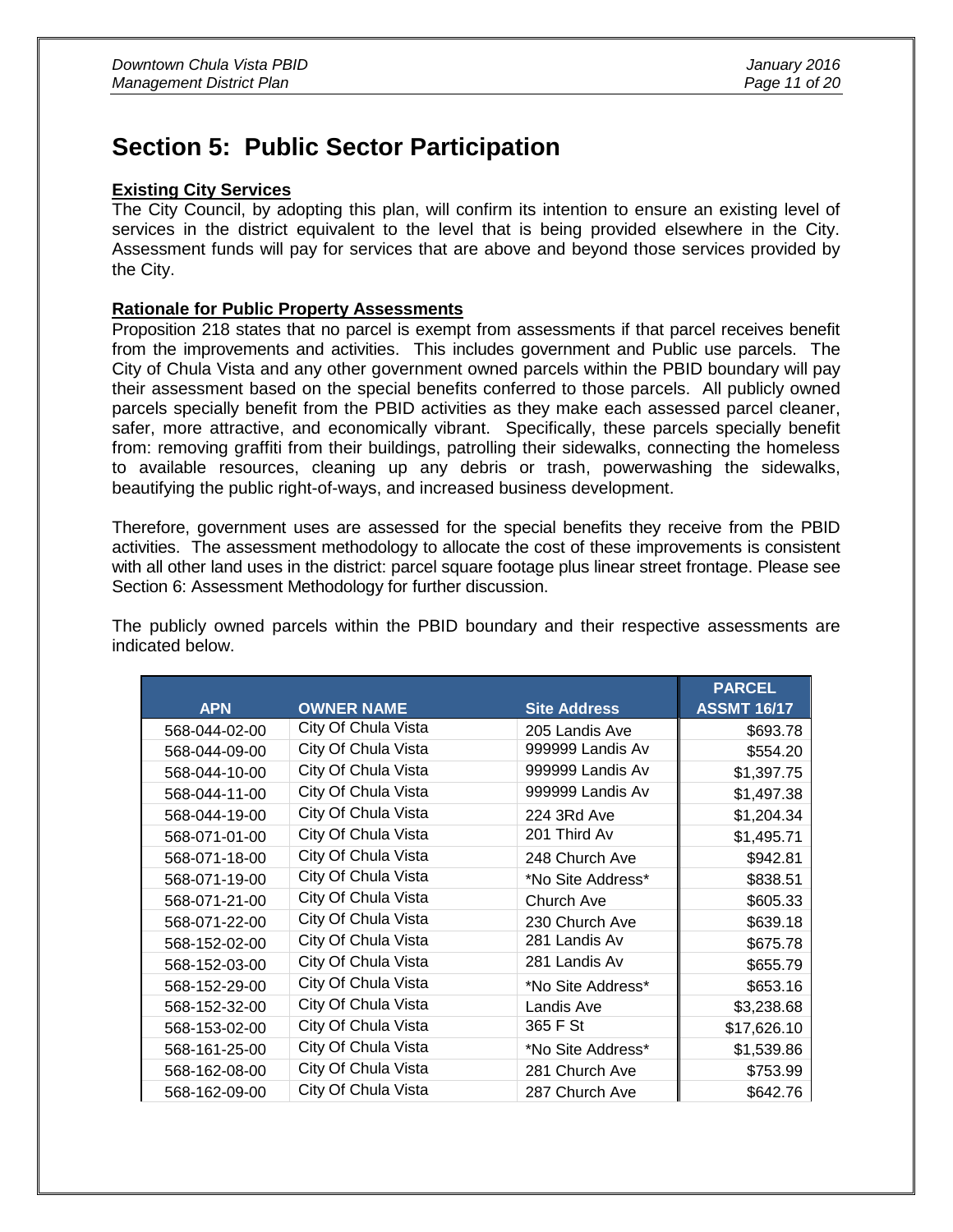| <b>APN</b>                  | <b>OWNER NAME</b>   | <b>Site Address</b> | <b>PARCEL</b><br><b>ASSMT 16/17</b> |
|-----------------------------|---------------------|---------------------|-------------------------------------|
| 568-270-29-00               | City Of Chula Vista | 340 F St            | \$13,972.01                         |
| 568-270-31-00               | City Of Chula Vista |                     | \$15,646.11                         |
| 568-300-44-00               | City Of Chula Vista | 352 Third Av        | \$9,033.56                          |
| 568-333-11-00               | City Of Chula Vista | 270 F St            | \$6,479.23                          |
| 568-334-05-00               | City Of Chula Vista | 288 Center St       | \$948.78                            |
| 568-334-06-00               | City Of Chula Vista | 336 Church Ave      | \$648.50                            |
| 568-334-07-00               | City Of Chula Vista | 338 Church Ave      | \$687.92                            |
| 568-334-08-00               | City Of Chula Vista | 342 Church Ave      | \$680.96                            |
| 568-350-02-00               | City Of Chula Vista | *No Site Address*   | \$878.46                            |
| 568-350-03-00               | City Of Chula Vista | *No Site Address*   | \$876.71                            |
| 568-351-04-00               | City Of Chula Vista | Church Ave          | \$906.78                            |
| 568-351-05-00               | City Of Chula Vista | Church Ave          | \$339.98                            |
| <b>SUBTOTAL CITY:</b>       |                     |                     | \$86,754.09                         |
|                             |                     |                     |                                     |
| 573-100-38-00               | County Of San Diego | 590 Third Av        | \$14,917.24                         |
| 573-100-39-00               | County Of San Diego | 500 Third Av        | \$47,734.21                         |
| <b>SUBTOTAL COUNTY:</b>     | \$62,651.45         |                     |                                     |
| <b>TOTAL PUBLIC AGENCY:</b> | \$149,405.54        |                     |                                     |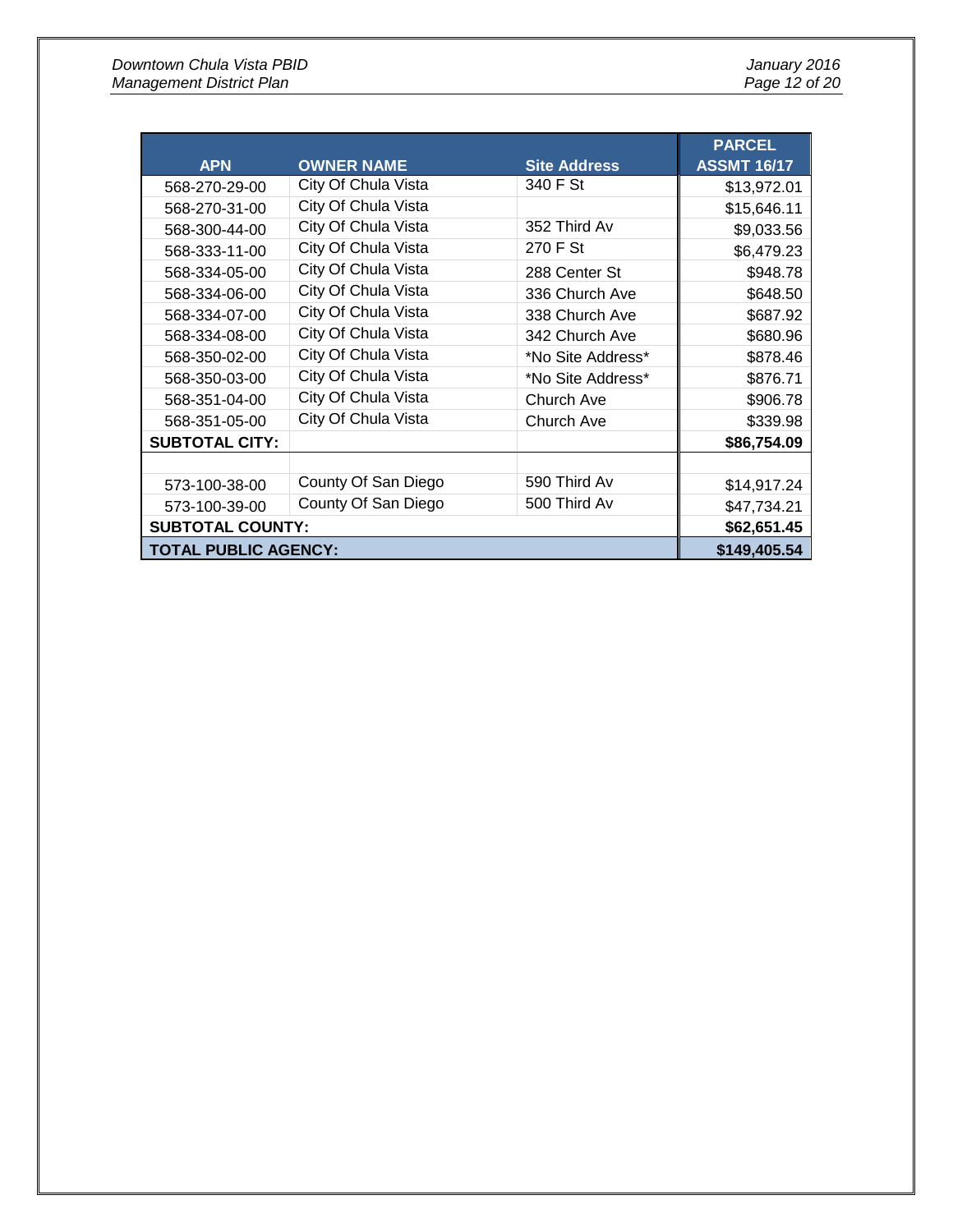## **Section 6: Assessment Methodology**

#### *General*

This Management District Plan provides for the levy of assessments for the purpose of providing services and activities that specially benefit real property in the PBID. These assessments are not taxes for the general benefit of the City, but are assessments for the services and activities which confer special benefits upon the real property for which the services and activities are provided.

#### *Assessment Factors*

Downtown Chula Vista property owners and business owners have emphasized that the assessment formula for the Downtown Chula Vista PBID be fair, balanced, and have a direct relationship to special benefits received. The State enabling legislation also states, "Assessments levied on real property…shall be levied on the basis of the estimated benefit to the real property within the…district."

The method used to determine proportional special benefits are measured by each parcel's lot square footage and linear street frontage. For a complete and detailed description of the assessment factors and the assessment formulas, please refer to the Engineer's Report included as Appendix A.

#### *Special Benefit Analysis*

All special benefits derived from the assessments outlined in this report are for property related activities directly benefiting each individual assessed parcel in the PBID. The special benefit must affect the individual assessable parcel in a way that is particular and distinct from its effect on other parcels, and that real property in general and the public at large do not share. No parcel's assessment shall be greater than the special benefits received.

Streets and Highways Code Section 36601(e) states that "Property and business improvement districts formed throughout this state have conferred special benefits upon properties and businesses within their districts, and have made those properties and businesses more useful by providing the following benefits: (1) Crime reduction. A study by the Rand Corporation has confirmed a 12-percent reduction in the incidence of robbery and an 8-percent reduction in the total incidence of violent crimes within the 30 districts studied. (2) Job creation. (3) Business attraction. (4) Business retention. (5) Economic growth. (6) New investments.

The PBID's goal is to fund activities and improvements that provide a cleaner, safer, and more attractive and economically vibrant environment as outlined in Section B. The goal of improving the economic vitality is achieved by improving the safety, cleanliness, marketing, and appearance of each specially benefitted parcel in an effort to increase commerce, to increase building occupancy and lease rates, and to attract more customers, employees, tenants and investors.

Each parcel will specially benefit from:

- Cleaner and safer sidewalks, streets, alleyways, and common areas
- Real and perceived public safety improvements
- Greater pedestrian traffic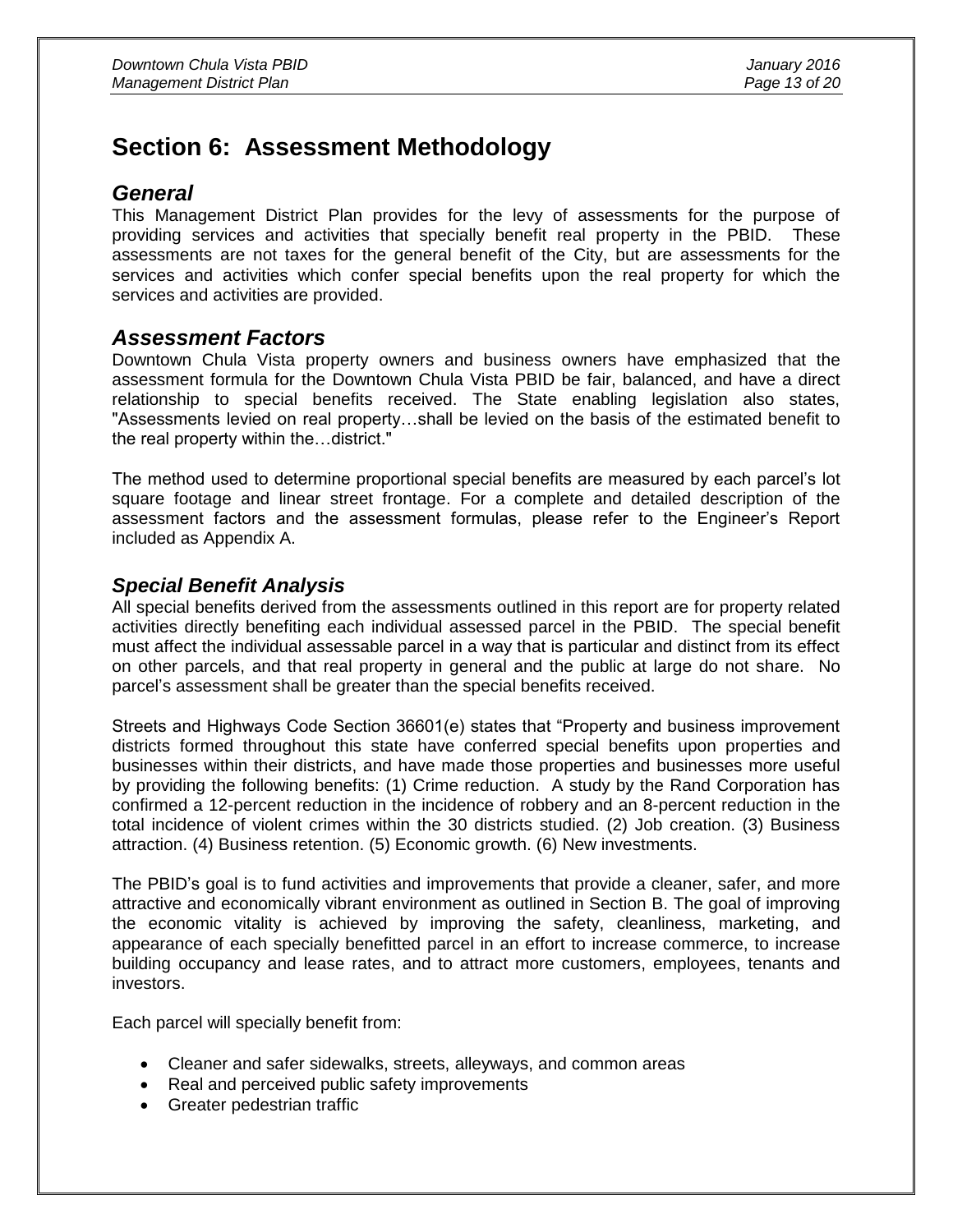- Enhanced rental incomes
- Improved business climate
- New business and investment
- Well managed programs and services

Specifically each parcel benefits from each of the PBID activities as defined below.

#### **Safety**

The enhanced safety activities make the area more attractive for businesses, customers, residents, and ultimately private investment. When business location decisions are made, "lower levels of public safety lead to increased uncertainty in decision making and can be perceived as a signal of a socio-institutional environment unfavorable for investment. Uncertainty affects the investment environment in general. But in particular, it increases the fear of physical damage to investment assets (or to people) or their returns…Almost universally, places with lower crime rates are perceived as more desirable".<sup>1</sup> Once economic investment occurs within the district, pedestrian traffic and commercial activity will increase. The special benefit to assessed parcels from these services is the likelihood of increased lease rates and tenant occupancy due to the increase of commercial activity, and an increase in customers that follow from having a safer environment.

#### **Maintenance and Beautification**

The maintenance and beautification activities benefit each assessed parcel within the PBID by providing a clean and aesthetically appealing environment. This is achieved through sidewalk sweeping and power washing, removing litter and graffiti, and trash removal. In addition, the beautification activities benefit each assessed parcel by providing wayfinding signage, sidewalk benches, holiday décor, planters, etc. These activities create the environment needed to achieve the PBID goals.

#### **Economic Development**

The economic development activities will specially benefit each assessed parcel by encouraging business development and investment. This generates customer traffic which directly relates to increases in commercial activity including residential serving businesses, filling of vacant storefronts and offices, and ultimately increased lease rates for retail and office space.

#### **Special Benefit Conclusion**

 $\overline{a}$ 

Based on the special benefits each assessed parcel receives from the PBID activities, we concluded that each of the proposed activities provides special benefits to the real property within the district, and that each parcel's assessment is in direct relationship to and no greater than the special benefits received.

The special benefit to parcels from the proposed PBID activities and improvements described in this report is equal to or exceeds the total amount of the proposed assessment. Each individual assessed parcel's assessment is no greater than the special benefit it receives from the PBID activities.

<sup>&</sup>lt;sup>1</sup> "Accelerating economic growth and vitality through smarter public safety management" IBM Global Business Services Executive Report, September 2012, pg. 2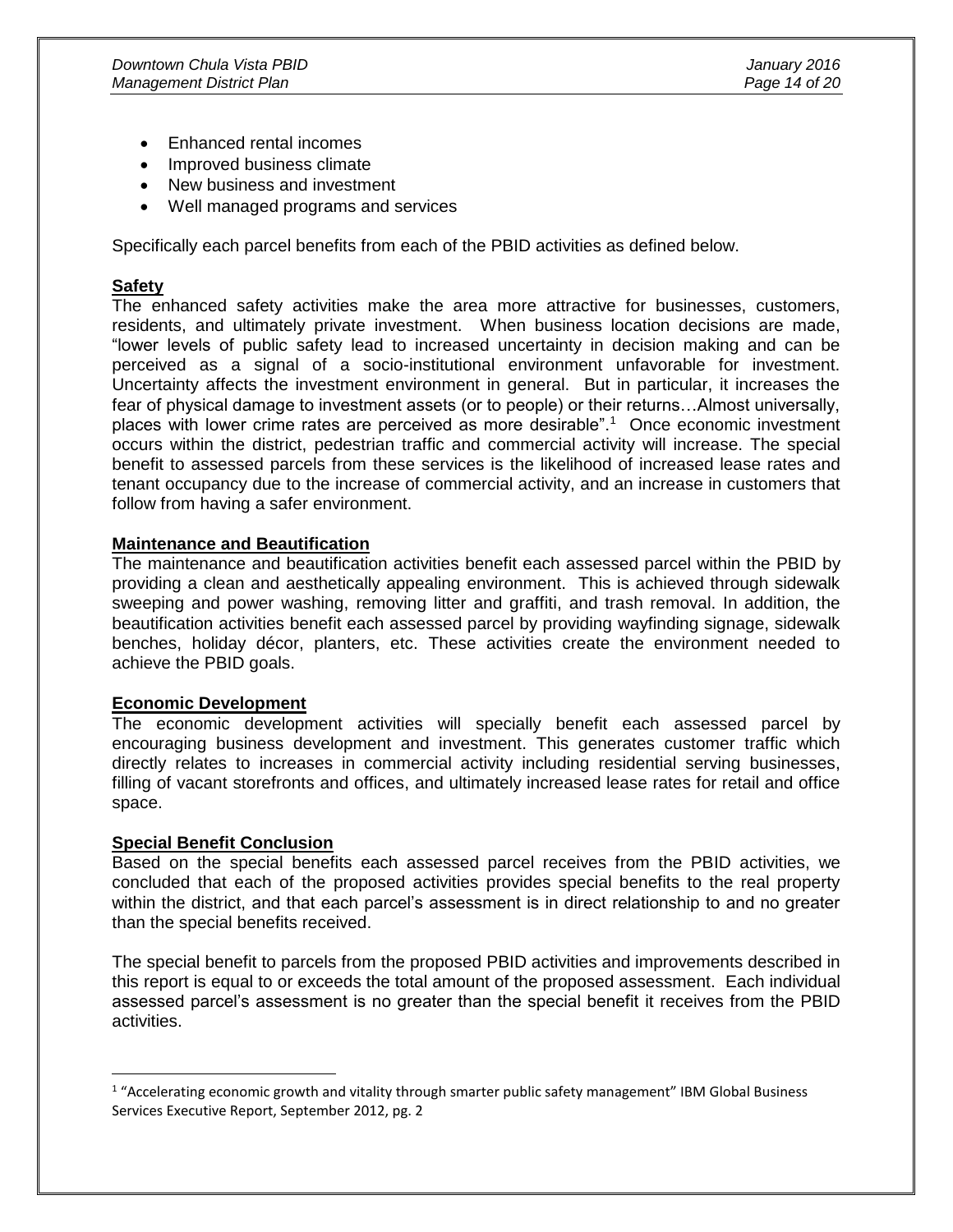#### *General Benefit Analysis*

As required by the State Constitution Article XIIID Section 4(a), the general benefits of an assessment district must be quantified and separated out so that the cost of the activities that are attributed to general benefit are deducted from the cost assessed against each specially benefitted parcel. General benefits are benefits from the PBID activities and improvements that are not special in nature, are not "particular and distinct", and are not over and above the benefits that other parcels receive. This analysis will evaluate and determine the level of general benefits that (1) parcels outside of the PBID, and (2) the public at large, may receive.

#### **General Benefit to Parcels Outside of the PBID**

All the PBID activities and improvements are provided solely to each of the individual assessed parcels in the PBID boundary. Each of the PBID activities is provided to the public right-ofways (streets, alleys, sidewalks) adjacent to all specially benefitted parcels or tenants in the PBID. None of the surrounding parcels will directly receive any of the PBID activities. Any benefits these parcels may receive are incidental to providing special benefits to the assessed parcels, and thus any cost associated to the incidental benefits are not reduced from the cost of providing special benefit.

#### **General Benefit to the Public At Large**

In addition to general benefit analysis to the parcels outside of the PBID boundary, there may be general benefits to the public at large, meaning those people that are either in the PBID boundary and not specially benefitted from the activities, or people outside of the PBID boundary that may benefit from the PBID activities. In the case of the PBID, the public at large are those people that are within the PBID boundary that do not pay an assessment and do not specially benefit (employees, tenants, and customers) from the PBID activities.

To help determine this, 6 business districts in nearby Los Angeles (Historic Downtown, Leimert Park, Arts District, Downtown Industrial, Fashion District, and Sherman Oaks) conducted intercept surveys. These surveys determined the percentage of people that are within the district that are not specially benefitted and did not engage in business activity. The six intercept surveys found that on average 1.4% of the respondents were within the district boundary and not specially benefitted.

In the case of the Downtown Chula Vista PBID we use these survey results to then further quantify the relative benefit the specially benefitted public and the general public may receive from the PBID activities. The general public may appreciate the enhanced level of security and maintenance as well as the beautification activities as it passes through the District whether they are engaging in commerce or not. The specially benefitted public receives 100% of the PBID activities and special benefit. The general public's relative benefit is less than the specially benefitted public, and based on the surveys discussed above, that percentage is 1.4%. However, to be conservative, we apply a relative benefit percentage of 5.0% to account for any potential difference between Los Angeles PBIDs and the Downtown Chula Vista PBID.

We then apply the relative benefit percentage for the general public to each of the PBID activities. The table below shows the budget for each of the PBID activities and their respective percentage of the total PBID budget. We then apply a relative benefit factor to each activity accounting for the potential benefit the general public may receive. The relative benefit factor is then multiplied by the PBID activity's budget percentage to determine the overall benefit factor. The following table illustrates this calculation.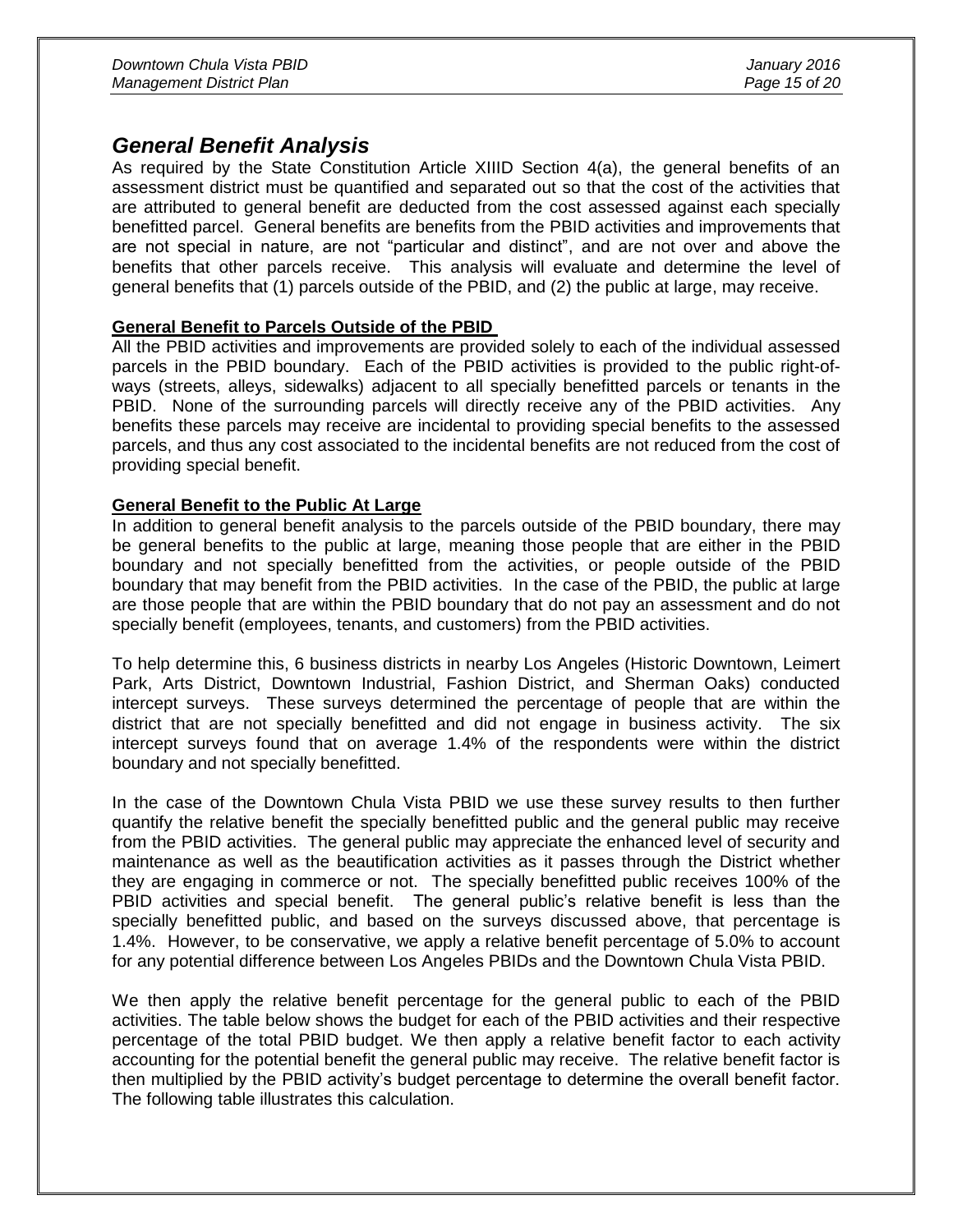|                      | A                           | в                    | C.                               |                                           |                                              |
|----------------------|-----------------------------|----------------------|----------------------------------|-------------------------------------------|----------------------------------------------|
| <b>PBID Activity</b> | <b>Budget</b><br>Amount (1) | $%$ of<br>Budget (2) | General<br><b>Benefit Factor</b> | <b>General Benefit</b><br>Percent (B x C) | <b>General Benefit</b><br>Allocation (A x D) |
| Environmental        | \$220.606                   | 48.48%               | 5.00%                            | 2.42%                                     | \$5.348                                      |

*(1) \$160,000 for Environmental expenses plus 48.48% of Administration plus Reserve expenses*

*(2) \$220,606 divided by the total \$455,000 PBID budget equals 48.48%*

This analysis indicates that \$5,348 may be attributed to general benefit to the public at large, and will be raised from sources other than special assessments.

#### **Total General Benefits**

Using the sum of the two measures of general benefit described above, we find that \$5,348 or 1.18% of the total PBID budget may be general in nature and will be funded from sources other than special assessments.

#### *Assessment Calculation*

As previously discussed, the PBID activities are segregated into two benefit zones; those parcels that front Third Avenue and those that do not. Each benefit zone's land use characteristics and assessment factors are as follows:

| <b>Assessment Factors</b> | District-Wide | <b>Third Avenue</b> |
|---------------------------|---------------|---------------------|
| Lot Square Feet           | 3.369.642     |                     |
| Linear Street Frontage    | 19,325        | 6.737               |

Based on the parcel characteristics and the budget for each, the following are the calculated rates for each assessment factor and each benefit zone for fiscal year 2016/2017.

| <b>Assessment Factor</b>              | <b>Assmt Rate</b> |
|---------------------------------------|-------------------|
| Lot Square Foot - Economic            | \$0.07124         |
| Lot Square Foot - District wide Maint | \$0.01797         |
| Linear Foot - District wide Maint     | \$2.32300         |
| Linear Foot - Third Avenue            | \$13.97987        |

#### *Annual Assessment Adjustments*

#### **Budget Adjustment**

Annual assessment rates may be adjusted for annual changes in the San Diego Consumer Price Index (CPI) for all urban consumers and/or other changes in programs costs, not to exceed 5%. Actual annual adjustments may range from 0% to 5%. Assessment rates will not exceed the levels illustrated by the Ten Year Operating Budget and Maximum Assessment exhibit.

#### **Property Use Considerations**

The methodology provides the following treatments for property used exclusively for residential, non-profit and government uses: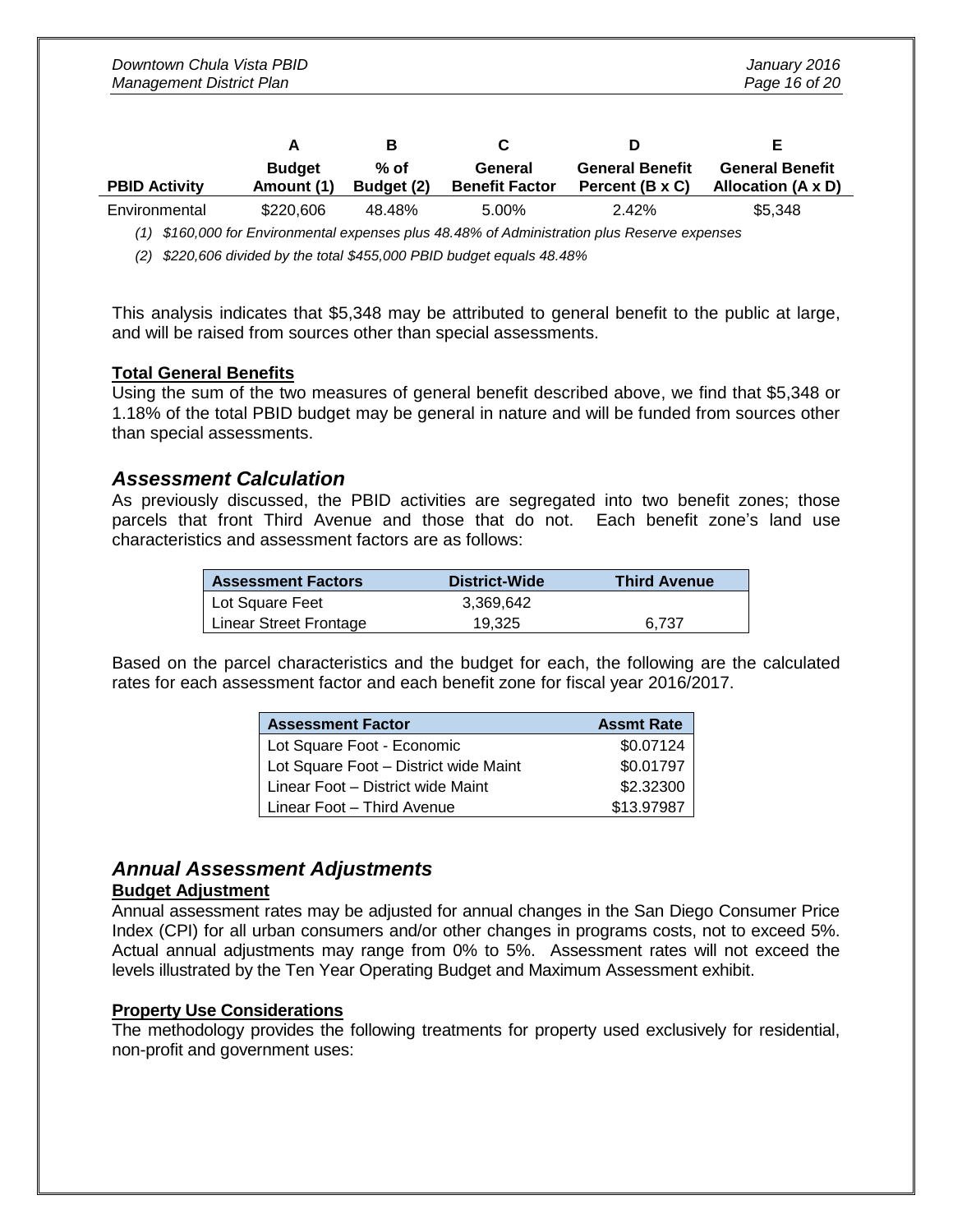- **Treatment of Residential Property:** Proposition 218 states that no parcel is exempt from assessments if that parcel receives benefit from the improvements and activities, this includes residential use parcels. This is based on the premise that in this case residential parcels receive benefit from both the environmental and economic development activities. The economic development programs will aim to bring added services and amenities to the downtown that will benefit residential parcels. The environmental services will provide a cleaner and safer environment for all parcels in the PBID.
- **Vacant Unimproved Land:** For vacant unimproved land within the District, assessments will be calculated at 50% of the assessment for improved lots. This adjustment accounts for the lack of income production and utility provided by vacant unimproved lots. When unimproved lots are improved with parking and/or a structure and as evidenced by the issuance of a building permit, then the full assessment will be placed on the improved property as of the following tax year.
- **Churches:** For the purposes of the PBID, buildings with churches and accessory properties (i.e. parking) for churches will pay only a lot frontage assessment for Environmental Enhancement activities. Economic Enhancement activities will not benefit churches and these properties will not be assessed for lot square footage.
- **Assessment Policy on Non-Governmental Tax-Exempt Properties**: In addition to churches, properties that are exempt from property tax may not receive benefit from the Economic Enhancement activities specified in this Management District Plan and may not be fully assessed for these services. An owner of real property located within the boundaries that meets these criteria may reduce the amount of the lot square footage assessment to be levied if all of the following conditions are met:
	- 1. The property owner is a non-profit corporation that has obtained federal tax exemption under Internal Revenue Code section 501c3 or California franchise taxexemption under the Revenue and Taxation Code Section 23701d.
	- 2. The class or category of real property is eligible for exemption, in whole or in part, from real property taxation.
	- 3. The property owner makes the request in writing to the Third Avenue Village Association prior to the submission of the PBID assessment rolls to the County Assessor (on or before July 1 of each year), accompanied by documentation of the tax-exempt status of the property owner and the class or category of real property.

If these conditions are met, the amount of the PBID assessment to be levied on lot square footage shall be reduced in the same proportion to the real property tax exemption granted to the property by the County of San Diego.

#### **Time and Manner for Collecting Assessments**

As provided by state law, the Downtown Chula Vista PBID assessment will appear as a separate line item on the annual San Diego County property tax bills, or by a special manual bill prepared by the District and either paid in one lump sum or in two equal installments. Laws for enforcement and collection of property taxes also apply to the PBID assessment.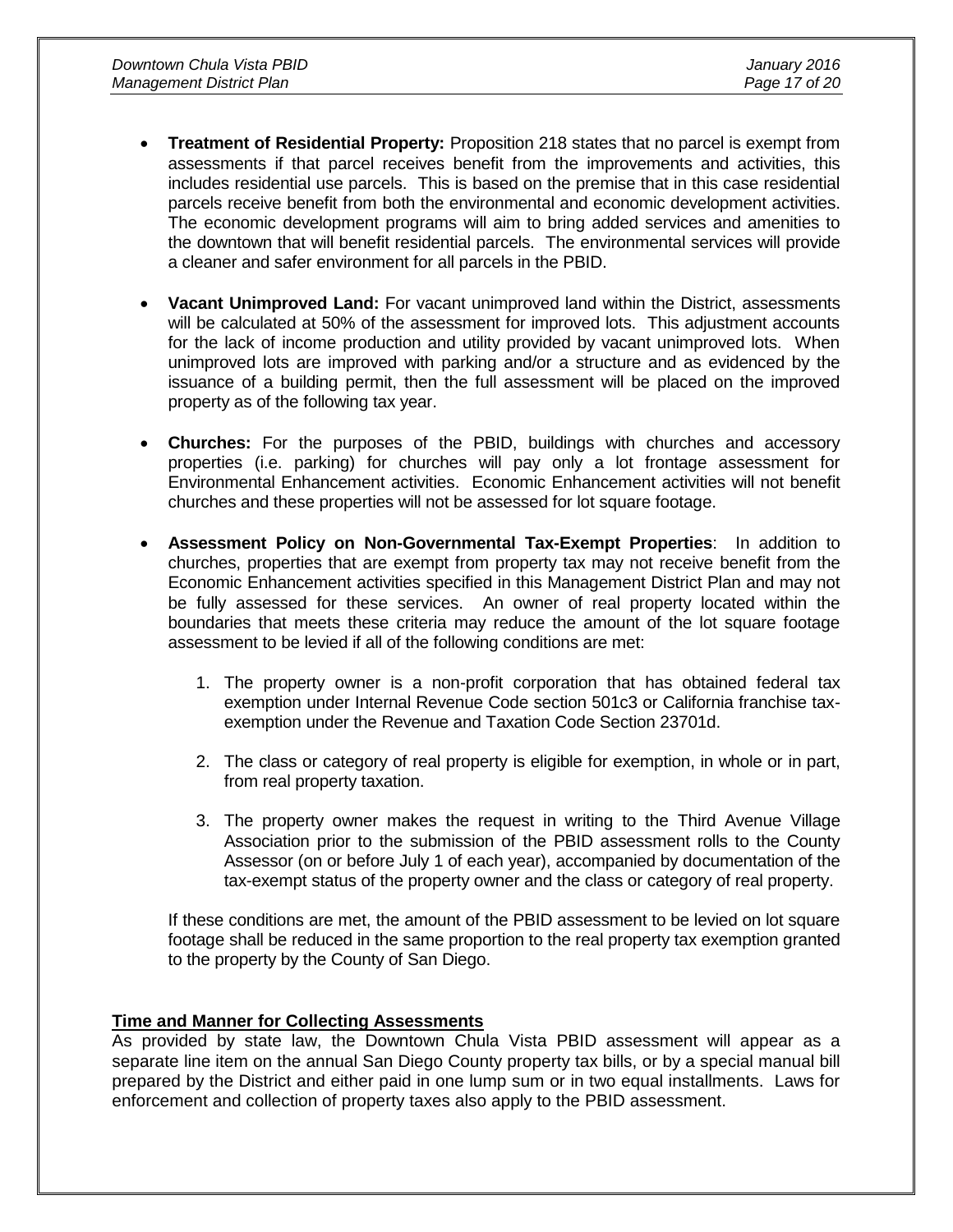#### **Disestablishment**

State law provides for the disestablishment of a PBID pursuant to an annual process. The 30 day period begins each year on the anniversary day that the City Council first establishes the District. Within this annual 30-day period, if the owners of real property who pay more than 50 percent of the assessments levied submit a written petition for disestablishment, the PBID may be dissolved by the City Council. The City Council must hold a public hearing on the proposed disestablishment before voting on whether or not to disestablish the district.

#### **Duration**

The PBID will have a ten year term commencing January 1, 2017 through December 31, 2026. Any major modifications or new or increased assessments during the term of the district that are not consistent with the provisions of original Management District Plan will require a new mail ballot process.

During Year 5 of the district, or at any other time as determined by the Owners' Association, a formal review of the PBID will be conducted that considers changes in market dynamics, new development, and other influences on the district. The district, through a petition and ballot process, may then be renewed prior to the expiration of the ten year term.

#### **Bond Issuance**

No bonds will be issued to finance improvements.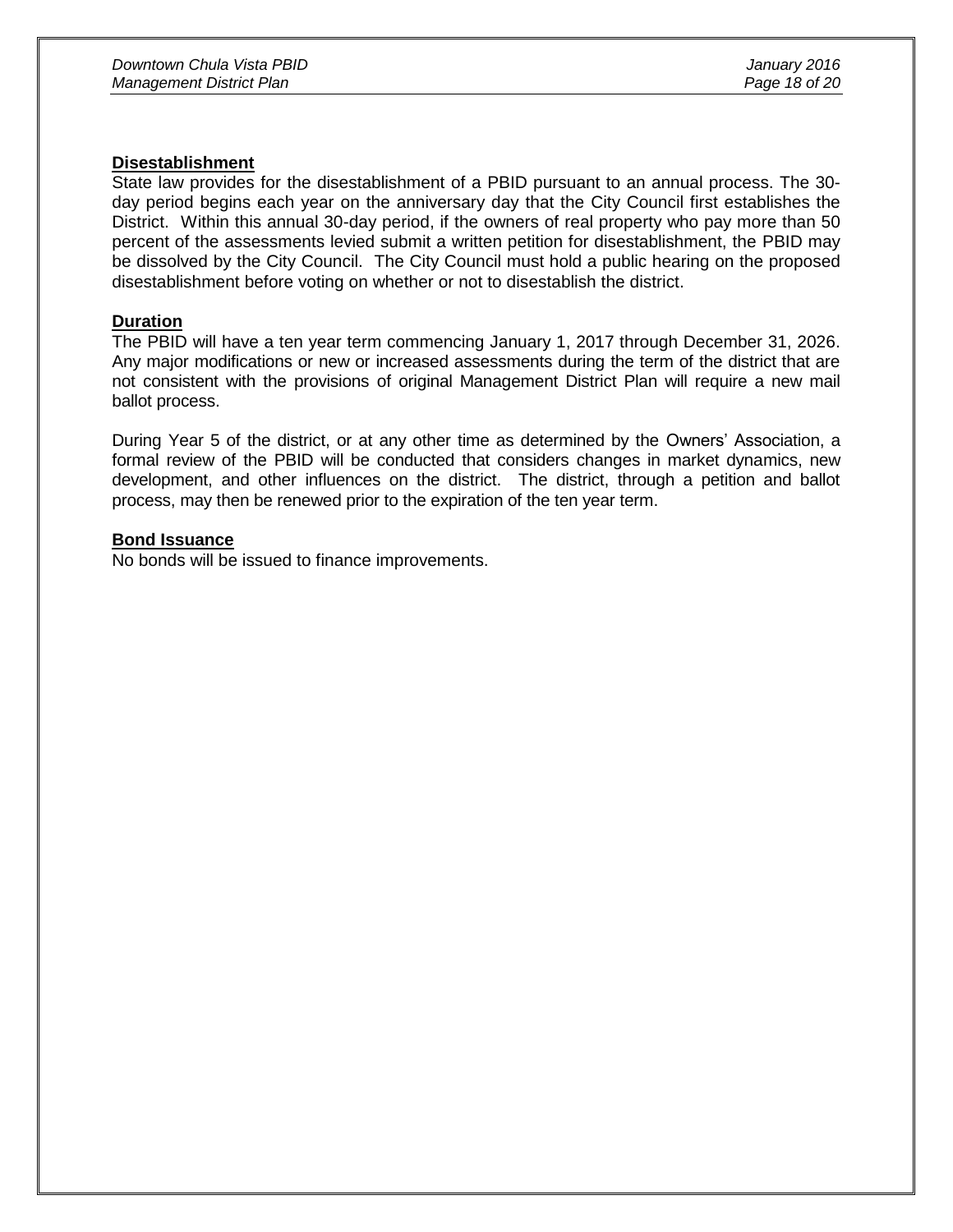### **Section 7: PBID Governance**

#### *City Council*

Following the submission of petitions from property owners representing more than 50% of the assessments to be paid, the City Council, upon holding a public hearing on the proposed District, may elect to renew the PBID. The PBID is renewed by a City Council resolution, including the levy of an assessment on property, if the assessment is first approved by parcel owners in a balloting process.

#### *PBID Governance*

Consistent with business improvement district legislation throughout the nation, California's "Property and Business Improvement District Law of 1994" establishes a governance framework that allows property owners who pay assessments the ability to determine how the assessments are used. This Management District Plan may be subject to changes if required by the state of California or the City of Chula Vista.

**Downtown Chula Vista PBID:** The affairs and corporate powers of the Downtown Chula Vista PBID shall be exercised by, or under the direction of the Third Avenue Village Association (TAVA) board of directors, acting as the PBID Owners' Association. The leadership for these elected representatives will continue to provide meaningful representation by assessmentpaying property owners, as well as those other stakeholders who benefit from the services provided.

The Owners' Association of the Downtown Chula Vista PBID should be between 11 to 15 members with commercial property owners comprising a majority of the TAVA board of directors. The remaining seats may be allocated to business owners and residents located within the PBID boundaries.

In addition to the PBID, the TAVA board also oversees a business-based business improvement district (BID) that raises about \$20,000 annually. The BID provides a foundation for special events that are programmed throughout the year by TAVA. To improve accountability for all TAVA programming, the organization's committee structure should be refined as follows:

- The TAVA economic development committee will oversee PBID initiatives and will be comprised of a majority of property owner interests, including at least one property that also sits on the TAVA board of directors.
- The TAVA promotions committee will oversee BID special events activities and will be comprised of a majority of business owners, including at least one business owner that also sits on the TAVA board of directors.

Annual budgets for TAVA, including both PBID and BID, will remain the purview of the TAVA board of directors with input provided by its committees.